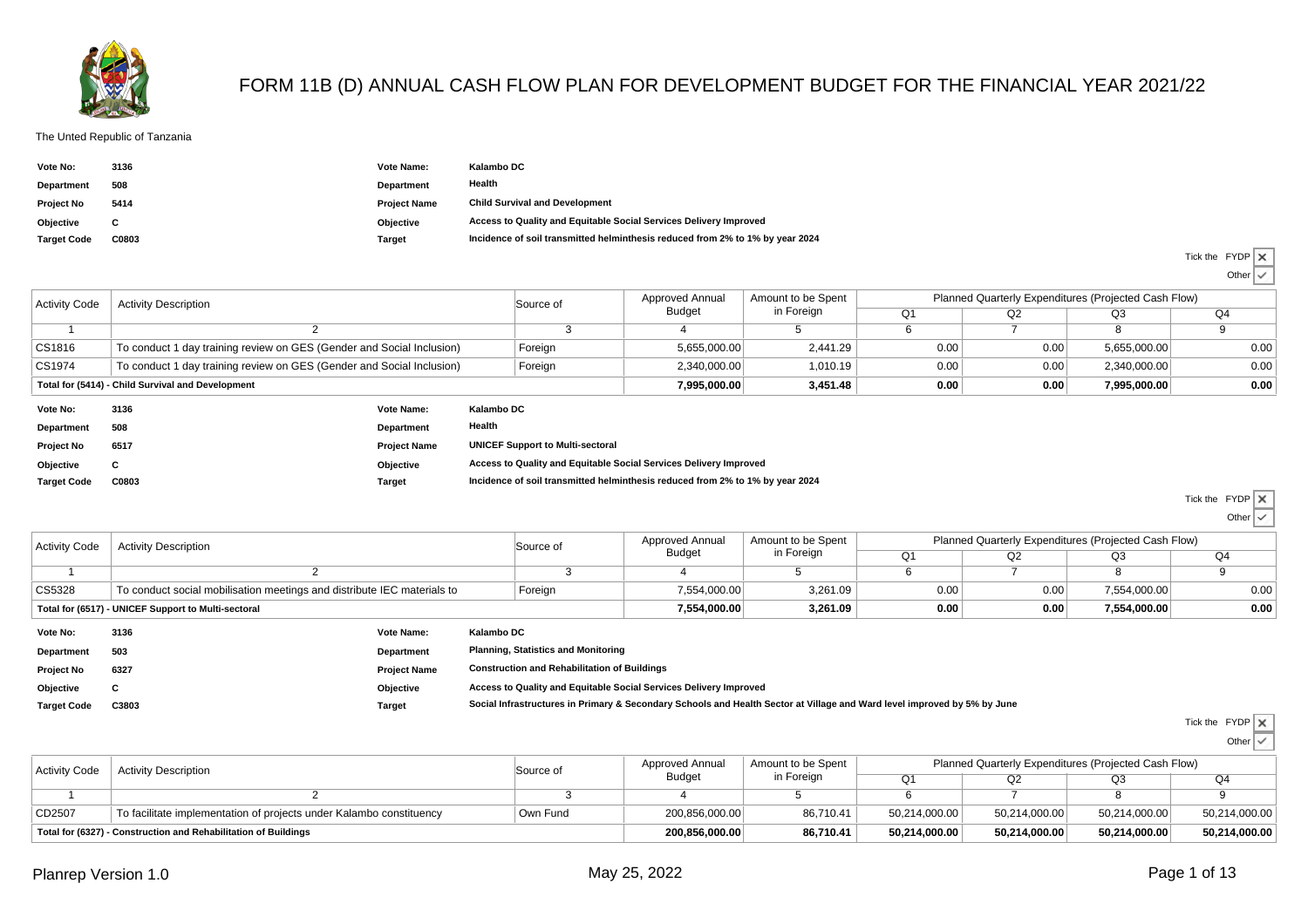| Vote No:           | 3136  | Vote Name:          | Kalambo DC                                                                                                               |
|--------------------|-------|---------------------|--------------------------------------------------------------------------------------------------------------------------|
| Department         | 503   | Department          | <b>Planning, Statistics and Monitoring</b>                                                                               |
| <b>Project No</b>  | 4946  | <b>Project Name</b> | <b>LGA Own Source Project</b>                                                                                            |
| Objective          |       | Objective           | Access to Quality and Equitable Social Services Delivery Improved                                                        |
| <b>Target Code</b> | C3803 | Target              | Social Infrastructures in Primary & Secondary Schools and Health Sector at Village and Ward level improved by 5% by June |

| Tick the FYDP X |         |  |
|-----------------|---------|--|
|                 | Other I |  |

| <b>Activity Code</b> | <b>Activity Description</b>                                           | Source of | <b>Approved Annual</b>                                                       | Amount to be Spent | Planned Quarterly Expenditures (Projected Cash Flow) |                |                |                |  |  |
|----------------------|-----------------------------------------------------------------------|-----------|------------------------------------------------------------------------------|--------------------|------------------------------------------------------|----------------|----------------|----------------|--|--|
|                      |                                                                       |           | Budget                                                                       | in Foreign         |                                                      | Q2             | Q3             | Q <sub>4</sub> |  |  |
|                      |                                                                       |           |                                                                              |                    |                                                      |                |                |                |  |  |
| CD4701               | To facilitate completion of five (5) classrooms to five (5)Secondary  | Own Fund  | 400.000.000.00                                                               | 172.681.75         | 100,000,000.00                                       | 100.000.000.00 | 100.000.000.00 | 100,000,000.00 |  |  |
| CD9692               | To facilitate completion of two (2) dispensaries at Mnazi and Kachele | Own Fund  | 400,000,000.00                                                               | 172,681.75         | 100,000,000.00                                       | 100,000,000.00 | 100,000,000.00 | 100,000,000.00 |  |  |
| CS5211               | To facilitate Monitoring and Supervision of lower level projects by   | Own Fund  | 63,804,000.00                                                                | 27.544.47          | 15,951,000.00                                        | 15,951,000.00  | 15,951,000.00  | 15,951,000.00  |  |  |
| Objective            | Objective                                                             |           | Quality and Quantity of Socio-Economic Services and Infrastructure Increased |                    |                                                      |                |                |                |  |  |
| <b>Target Code</b>   | D2401<br><b>Target</b>                                                |           | District investment and social economic profile updated to 100% by June 2024 |                    |                                                      |                |                |                |  |  |

| <b>Activity Code</b> | <b>Activity Description</b>                                          |                     | Source of  | Approved Annual                            | Amount to be Spent | Planned Quarterly Expenditures (Projected Cash Flow) |                |                |                |                |
|----------------------|----------------------------------------------------------------------|---------------------|------------|--------------------------------------------|--------------------|------------------------------------------------------|----------------|----------------|----------------|----------------|
|                      |                                                                      |                     |            |                                            | Budget             | in Foreign                                           | Q <sub>1</sub> | Q2             | Q <sub>3</sub> | Q4             |
|                      |                                                                      |                     |            |                                            |                    |                                                      |                |                |                |                |
| <b>DS3396</b>        | To facilitate preparation of Council strategic Plan & Socio Economic |                     | Own Fund   | 40,000,000.00                              | 17.268.18          | 0.00                                                 | 20,000,000.00  | 20,000,000.00  | 0.00           |                |
|                      | Total for (4946) - LGA Own Source Project                            |                     |            |                                            | 903,804,000.00     | 390,176.16                                           | 215,951,000.00 | 235,951,000.00 | 235,951,000.00 | 215,951,000.00 |
| Vote No:             | 3136                                                                 | <b>Vote Name:</b>   | Kalambo DC |                                            |                    |                                                      |                |                |                |                |
| Department           | 503                                                                  | Department          |            | <b>Planning, Statistics and Monitoring</b> |                    |                                                      |                |                |                |                |
| <b>Project No</b>    | 6339                                                                 | <b>Project Name</b> |            | <b>Rehabilitation of Government House</b>  |                    |                                                      |                |                |                |                |

**Objective <sup>E</sup> Objective Good Governance and Administrative Services Enhanced Target CodeE1009 Target Administrative and other infrastructures improved from 50 to 60% by June 2026**

Tick the FYDP

Tick the FYDPOther

 $\checkmark$ 

 Other $\checkmark$ 

| <b>Activity Code</b>                                  | <b>Activity Description</b>                                           |                     | Source of                                                         | Approved Annual                            | Amount to be Spent                                     | Planned Quarterly Expenditures (Projected Cash Flow) |                |                |                |                 |
|-------------------------------------------------------|-----------------------------------------------------------------------|---------------------|-------------------------------------------------------------------|--------------------------------------------|--------------------------------------------------------|------------------------------------------------------|----------------|----------------|----------------|-----------------|
|                                                       |                                                                       |                     |                                                                   |                                            | Budget                                                 | in Foreign                                           | Q1             | Q2             | Q3             | Q <sub>4</sub>  |
|                                                       |                                                                       |                     |                                                                   |                                            |                                                        |                                                      |                |                |                |                 |
| ED1466                                                | To construct District Executive Director (DED) House at Kalambo Hq by |                     |                                                                   | Own Fund                                   | 600,000,000.00                                         | 259,022.62                                           | 150,000,000.00 | 150,000,000.00 | 150,000,000.00 | 150,000,000.00  |
| Total for (6339) - Rehabilitation of Government House |                                                                       |                     |                                                                   | 600.000.000.00                             | 259,022.62                                             | 150.000.000.00                                       | 150,000,000.00 | 150,000,000.00 | 150,000,000.00 |                 |
| Vote No:                                              | 3136                                                                  | <b>Vote Name:</b>   | Kalambo DC                                                        |                                            |                                                        |                                                      |                |                |                |                 |
| <b>Department</b>                                     | 503                                                                   | Department          |                                                                   | <b>Planning, Statistics and Monitoring</b> |                                                        |                                                      |                |                |                |                 |
| Project No                                            | 6389                                                                  | <b>Project Name</b> |                                                                   | <b>Construction of Office Building</b>     |                                                        |                                                      |                |                |                |                 |
| Objective                                             | C                                                                     | Objective           | Access to Quality and Equitable Social Services Delivery Improved |                                            |                                                        |                                                      |                |                |                |                 |
| <b>Target Code</b>                                    | C5201                                                                 | Target              |                                                                   |                                            | Conducive working environment improved by 100% by 2024 |                                                      |                |                |                |                 |
|                                                       |                                                                       |                     |                                                                   |                                            |                                                        |                                                      |                |                |                | marchant monday |

| Tick the FYDP |  |
|---------------|--|
|               |  |

| <b>Activity Code</b> | <b>Activity Description</b> | Source of | Approved Annual | Amount to be Spent<br>ר Foreian | Planned Quarterly Expenditures (Projected Cash Flow) |  |    |  |
|----------------------|-----------------------------|-----------|-----------------|---------------------------------|------------------------------------------------------|--|----|--|
|                      |                             |           | Budget          |                                 |                                                      |  | نى |  |
|                      |                             |           |                 |                                 |                                                      |  |    |  |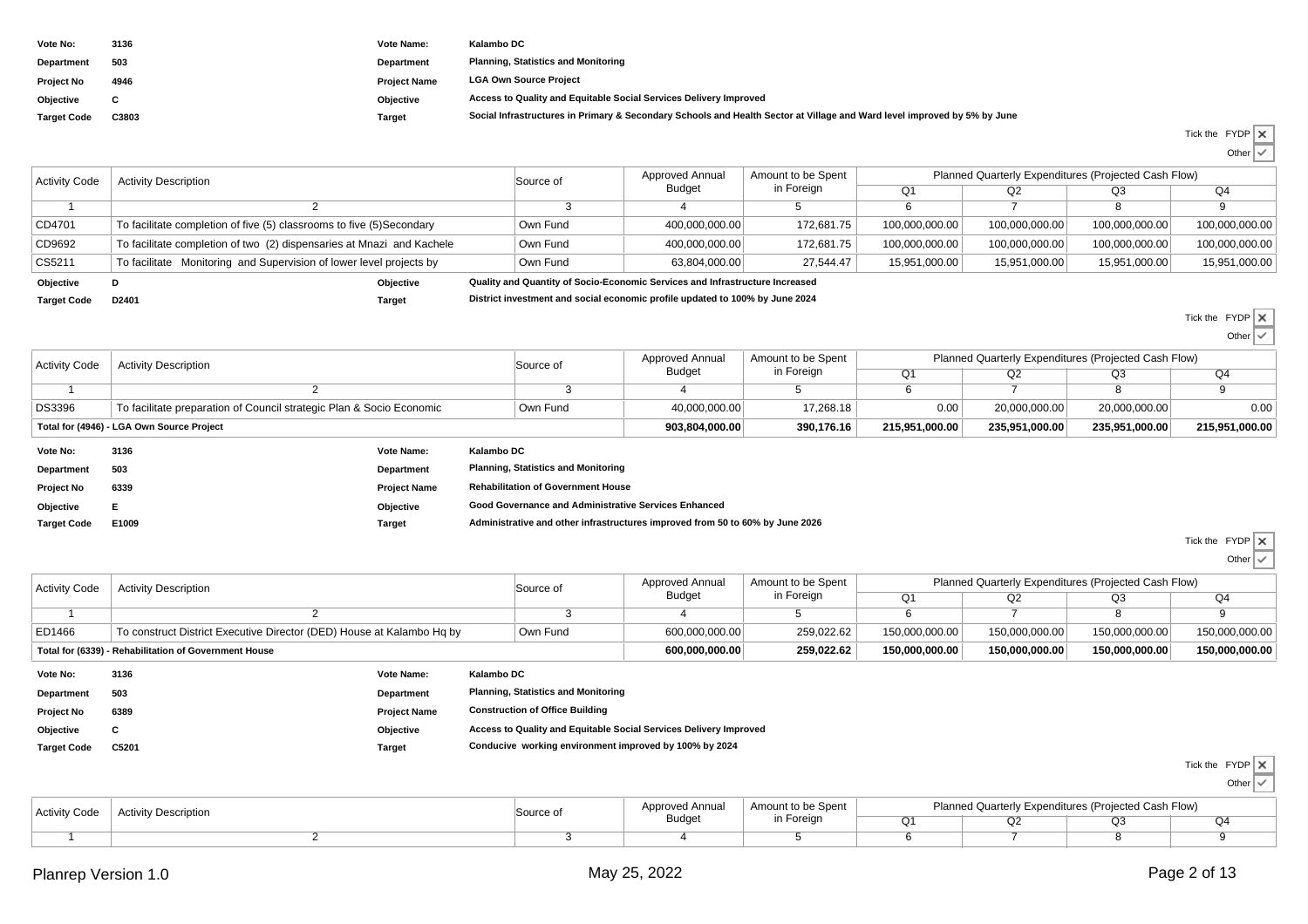| CD1681             | To facilitate completion of construction of Council head office by June |                     | Own Fund                                                                     | 4,000,000,000.00 | 1,726,817.50 | 1,000,000,000.00 | 1,000,000,000.00 | 1,000,000,000.00 | 000.000,000.000.1 |
|--------------------|-------------------------------------------------------------------------|---------------------|------------------------------------------------------------------------------|------------------|--------------|------------------|------------------|------------------|-------------------|
|                    | Total for (6389) - Construction of Office Building                      |                     |                                                                              | 4.000.000.000.00 | 1,726,817.50 | 1,000,000,000.   | 1,000,000,000.   | 1,000,000,000.   | 1,000,000,000.    |
| Vote No:           | 3136                                                                    | <b>Vote Name:</b>   | Kalambo DC                                                                   |                  |              |                  |                  |                  |                   |
| Department         | 506                                                                     | <b>Department</b>   | Agriculture, Irrigation and Co-operative                                     |                  |              |                  |                  |                  |                   |
| <b>Project No</b>  | 4946                                                                    | <b>Project Name</b> | <b>LGA Own Source Project</b>                                                |                  |              |                  |                  |                  |                   |
| Objective          | D                                                                       | Objective           | Quality and Quantity of Socio-Economic Services and Infrastructure Increased |                  |              |                  |                  |                  |                   |
| <b>Target Code</b> | D0102                                                                   | Target              | Production of agriculture crops increased from 45% to 75% by June, 2024      |                  |              |                  |                  |                  |                   |
|                    |                                                                         |                     |                                                                              |                  |              |                  |                  |                  |                   |

Tick the FYDP

Otherw

| <b>Activity Code</b> | <b>Activity Description</b>                                          | Source of                                                                                                         | Approved Annual | Amount to be Spent | Planned Quarterly Expenditures (Projected Cash Flow) |              |              |              |  |
|----------------------|----------------------------------------------------------------------|-------------------------------------------------------------------------------------------------------------------|-----------------|--------------------|------------------------------------------------------|--------------|--------------|--------------|--|
|                      |                                                                      |                                                                                                                   | Budget          | in Foreign         | O1                                                   | Q2           | Q3           | Q4           |  |
|                      |                                                                      |                                                                                                                   |                 |                    |                                                      |              |              | 9.           |  |
| DC3139               | To facilitate 6 Extension officers to attend training of coffee and  | Own Fund                                                                                                          | 25,300,000.00   | 10,922.12          | 6,325,000.00                                         | 6,325,000.00 | 6,325,000.00 | 6,325,000.00 |  |
| <b>DC5950</b>        | To conduct monitoring and supervision of agriculture, irrigation and | Own Fund                                                                                                          | 18,461,700.00   | 7,970.00           | 4,615,425.00                                         | 4,615,425.00 | 4,615,425.00 | 4,615,425.00 |  |
| DD4646               | To facilitate procurement of 1 motorcycles for 1 field agricultural  | Own Fund                                                                                                          | 24.000.000.00   | 10,360.91          | 6,000,000.00                                         | 6,000,000.00 | 6,000,000.00 | 6,000,000.00 |  |
| Objective            | Objective                                                            | Multi-sectorial nutrition services improved                                                                       |                 |                    |                                                      |              |              |              |  |
| <b>Target Code</b>   | Y0603<br><b>Target</b>                                               | Increased number of household sensitized on importance of consuming nutrient dense food from 25% to 60.% by June, |                 |                    |                                                      |              |              |              |  |

| <b>Activity Code</b> | <b>Activity Description</b> | Source of                                                              | Approved Annual | Amount to be Spent                                                           | Planned Quarterly Expenditures (Projected Cash Flow) |              |              |              |              |
|----------------------|-----------------------------|------------------------------------------------------------------------|-----------------|------------------------------------------------------------------------------|------------------------------------------------------|--------------|--------------|--------------|--------------|
|                      |                             |                                                                        |                 | Budget                                                                       | in Foreign                                           |              | Q2           | Q3           | Q4           |
|                      |                             |                                                                        |                 |                                                                              |                                                      |              |              |              |              |
|                      | YC1240                      | To Conduct training to 250 farmers on food processing and preservation | Own Fund        | 24.780.000.00                                                                | 10,697.63                                            | 6.195.000.00 | 6,195,000.00 | 6,195,000.00 | 6,195,000.00 |
|                      | Objective                   | Objective                                                              |                 | Quality and Quantity of Socio-Economic Services and Infrastructure Increased |                                                      |              |              |              |              |

**Target Code**

**D0102 Target Production of agriculture crops increased from 45% to 75% by June, 2024**

Tick the FYDP

Tick the FYDPOther

Other

| <b>Activity Code</b> | <b>Activity Description</b>                                             | Source of                                   | Approved Annual | Amount to be Spent | Planned Quarterly Expenditures (Projected Cash Flow) |               |               |               |  |
|----------------------|-------------------------------------------------------------------------|---------------------------------------------|-----------------|--------------------|------------------------------------------------------|---------------|---------------|---------------|--|
|                      |                                                                         |                                             | Budget          | in Foreign         | Q <sub>1</sub>                                       | Q2            | Q3            | Q4            |  |
|                      |                                                                         |                                             |                 |                    |                                                      |               |               |               |  |
| DC8090               | To facilitate 5days training for 64 Agricultural extension officers on  | Own Fund                                    | 103,140,000.00  | 44,525.99          | 25,785,000.00                                        | 25,785,000.00 | 25,785,000.00 | 25,785,000.00 |  |
| DC9684               | To facilitate establishment of 79 demo plots ,64 for sunflowers and 15  | Own Fund                                    | 12,810,040.00   | 5.530.15           | 0.00                                                 | 6,405,020.00  | 6,405,020.00  | 0.00          |  |
| <b>DS3520</b>        | To facilitate 4 extension officers to inspect and supervise quality and | Own Fund                                    | 10,400,000.00   | 4,489.73           | 2,600,000.00                                         | 2,600,000.00  | 2,600,000.00  | 2,600,000.00  |  |
| <b>DS3976</b>        | To facilitate Establishment of 20 farm field schools 5 for Paddy,5 for  | Own Fund                                    | 41.324.940.00   | 17.840.16          | 13,774,980.00                                        | 13.774.980.00 | 13,774,980.00 | 0.00          |  |
| Objective            | Objective                                                               | Multi-sectorial nutrition services improved |                 |                    |                                                      |               |               |               |  |

**Target Code**

**Y0603 Target Increased number of household sensitized on importance of consuming nutrient dense food from 25% to 60.% by June,**

Tick the FYDP

Othe

| <b>Activity Code</b> | <b>Activity Description</b>                                             | Source of | Approved Annual | Amount to be Spent |               | Planned Quarterly Expenditures (Projected Cash Flow) |               |               |  |  |
|----------------------|-------------------------------------------------------------------------|-----------|-----------------|--------------------|---------------|------------------------------------------------------|---------------|---------------|--|--|
|                      |                                                                         |           | <b>Budget</b>   | in Foreign         | Q1            | Q2                                                   | Q3            | Q4            |  |  |
|                      |                                                                         |           |                 |                    |               |                                                      |               |               |  |  |
| YC3897               | To facilitate Establishment of 10 farm field schools for vegetables and | Own Fund  | 68,400,000.00   | 29,528.58          | 17,100,000.00 | 17,100,000.00                                        | 17,100,000.00 | 17,100,000.00 |  |  |
| <b>YS3658</b>        | To facilitate Establishment of 6 farm field schools for vegetables and  | Own Fund  | 12,457,125.00   | 5,377.80           | 4,152,375.00  | 4,152,375.00                                         | 4,152,375.00  | 0.00          |  |  |

**Objective**

**<sup>C</sup>**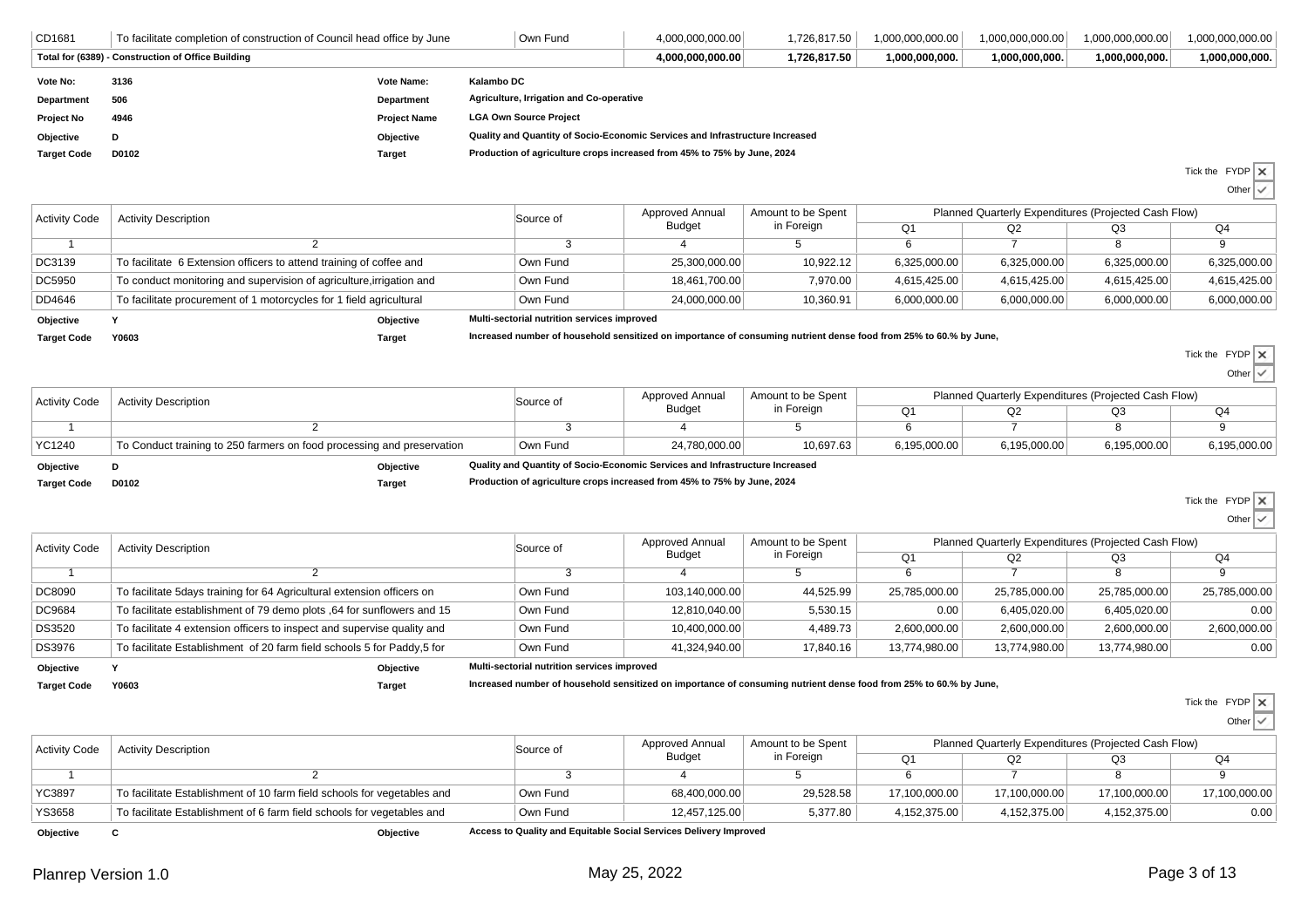Other $\checkmark$ 

| <b>Activity Code</b> | <b>Activity Description</b>                                                 |               |                                                                              | Source of | Approved Annual | Amount to be Spent<br>in Foreign | Planned Quarterly Expenditures (Projected Cash Flow) |              |              |              |  |
|----------------------|-----------------------------------------------------------------------------|---------------|------------------------------------------------------------------------------|-----------|-----------------|----------------------------------|------------------------------------------------------|--------------|--------------|--------------|--|
|                      |                                                                             |               |                                                                              |           | <b>Budget</b>   |                                  | Q1                                                   | Q2           | Q3           | Q4           |  |
|                      |                                                                             |               |                                                                              |           |                 |                                  |                                                      |              |              |              |  |
| CC1544               | To facilitate 2 cooperative officers to inspect distribution of agriculture |               |                                                                              | Own Fund  | 10,700,000.00   | 4,619.24                         | 2,675,000.00                                         | 2,675,000.00 | 2,675,000.00 | 2,675,000.00 |  |
| Objective            |                                                                             | Objective     | Quality and Quantity of Socio-Economic Services and Infrastructure Increased |           |                 |                                  |                                                      |              |              |              |  |
| <b>Target Code</b>   | D0102                                                                       | <b>Target</b> | Production of agriculture crops increased from 45% to 75% by June, 2024      |           |                 |                                  |                                                      |              |              |              |  |

Tick the FYDP

| <b>Activity Code</b> | <b>Activity Description</b>                                          |                     | Source of                                                                     | Approved Annual | Amount to be Spent<br>in Foreign | Planned Quarterly Expenditures (Projected Cash Flow) |                |                |                |  |
|----------------------|----------------------------------------------------------------------|---------------------|-------------------------------------------------------------------------------|-----------------|----------------------------------|------------------------------------------------------|----------------|----------------|----------------|--|
|                      |                                                                      |                     |                                                                               | Budget          |                                  | Q <sub>1</sub>                                       | Q2             | Q3             | Q <sub>4</sub> |  |
|                      |                                                                      |                     |                                                                               |                 |                                  |                                                      |                | 8              |                |  |
| DD5850               | To facilitate rehabilitation of Msanzi ward resource center by June, |                     | Own Fund                                                                      | 40.000.000.00   | 17,268.18                        | 10,000,000.00                                        | 10,000,000.00  | 10,000,000.00  | 10,000,000.00  |  |
| DD7629               | To facilitate rehabilitation of wall of Katuka Dam by June, 2022     |                     | Own Fund                                                                      | 113.488.800.00  | 48,993.61                        | 28.372.200.00                                        | 28.372.200.00  | 28,372,200.00  | 28,372,200.00  |  |
|                      | Total for (4946) - LGA Own Source Project                            |                     |                                                                               | 505,262,605.00  | 218,124.08                       | 127,594,980.00                                       | 134,000,000.00 | 134,000,000.00 | 109,667,625.00 |  |
| Vote No:             | 3136                                                                 | Vote Name:          | Kalambo DC                                                                    |                 |                                  |                                                      |                |                |                |  |
| Department           | 507                                                                  | Department          | <b>Primary Education</b>                                                      |                 |                                  |                                                      |                |                |                |  |
| <b>Project No</b>    | 4312                                                                 | <b>Project Name</b> | <b>Education Program for Results - EP4R</b>                                   |                 |                                  |                                                      |                |                |                |  |
| Objective            | u                                                                    | Objective           | Access to Quality and Equitable Social Services Delivery Improved             |                 |                                  |                                                      |                |                |                |  |
| <b>Target Code</b>   | C2302                                                                | Target              | School infrastructure in Primary school improved from 35% to 50% by June 2024 |                 |                                  |                                                      |                |                |                |  |

Tick the FYDP

Other  $\vert \checkmark$ 

| <b>Activity Code</b> | <b>Activity Description</b>                                          |                   | Source of  | Approved Annual | Amount to be Spent<br>in Foreign | Planned Quarterly Expenditures (Projected Cash Flow) |               |               |               |  |
|----------------------|----------------------------------------------------------------------|-------------------|------------|-----------------|----------------------------------|------------------------------------------------------|---------------|---------------|---------------|--|
|                      |                                                                      |                   |            | <b>Budget</b>   |                                  | O1                                                   | Q2            | Q3            | Q4            |  |
|                      |                                                                      |                   |            |                 |                                  |                                                      |               |               |               |  |
| CD5716               | To facilitate completion of two (2) classrooms at Isenga new Primary |                   | Own Fund   | 96,000,000.00   | 41,443.62                        | 24.000.000.00                                        | 24.000.000.00 | 24.000.000.00 | 24,000,000.00 |  |
|                      | Total for (4312) - Education Program for Results - EP4R              |                   |            | 96,000,000.00   | 41,443.62                        | 24.000.000.00                                        | 24.000.000.00 | 24.000.000.00 | 24,000,000.00 |  |
| Vote No:             | 3136                                                                 | <b>Vote Name:</b> | Kalambo DC |                 |                                  |                                                      |               |               |               |  |

| <b>Department</b>  | 507   | Department          | <b>Primary Education</b>                                                      |
|--------------------|-------|---------------------|-------------------------------------------------------------------------------|
| <b>Project No</b>  | 4393  | <b>Project Name</b> | <b>Free Secondary Education Programme</b>                                     |
| Objective          | С     | Objective           | Access to Quality and Equitable Social Services Delivery Improved             |
| <b>Target Code</b> | C2302 | Target              | School infrastructure in Primary school improved from 35% to 50% by June 2024 |

Tick the FYDP

Other

| <b>Activity Code</b> | <b>Activity Description</b>                                             | Source of | Approved Annual | Amount to be Spent<br>in Foreign | Planned Quarterly Expenditures (Projected Cash Flow) |               |               |               |  |
|----------------------|-------------------------------------------------------------------------|-----------|-----------------|----------------------------------|------------------------------------------------------|---------------|---------------|---------------|--|
|                      |                                                                         |           | <b>Budget</b>   |                                  | O1                                                   |               | Q3            | Q4            |  |
|                      |                                                                         |           |                 |                                  |                                                      |               |               |               |  |
| CD6431               | To facilitate completion of two 2 classrooms at Tunyi Primary School by | Own Fund  | 96,000,000.00   | 41.443.62                        | 24,000,000.00                                        | 24,000,000.00 | 24.000.000.00 | 24.000.000.00 |  |
|                      | Total for (4393) - Free Secondary Education Programme                   |           | 96.000.000.00   | 41.443.62                        | 24.000.000.00                                        | 24.000.000.00 | 24.000.000.00 | 24.000.000.00 |  |
| $M = 4 - M = 1$      | Kalamba BC<br>2420<br>Mata Massac                                       |           |                 |                                  |                                                      |               |               |               |  |

| Vote No:          | 3136 | Vote Name:          | Kalambo DC                                                  |
|-------------------|------|---------------------|-------------------------------------------------------------|
| <b>Department</b> | 508  | <b>Department</b>   | Health                                                      |
| <b>Project No</b> | 3201 | <b>Project Name</b> | <b>Rural Water Supply, Sanitation &amp; Hygiene (SRWSS)</b> |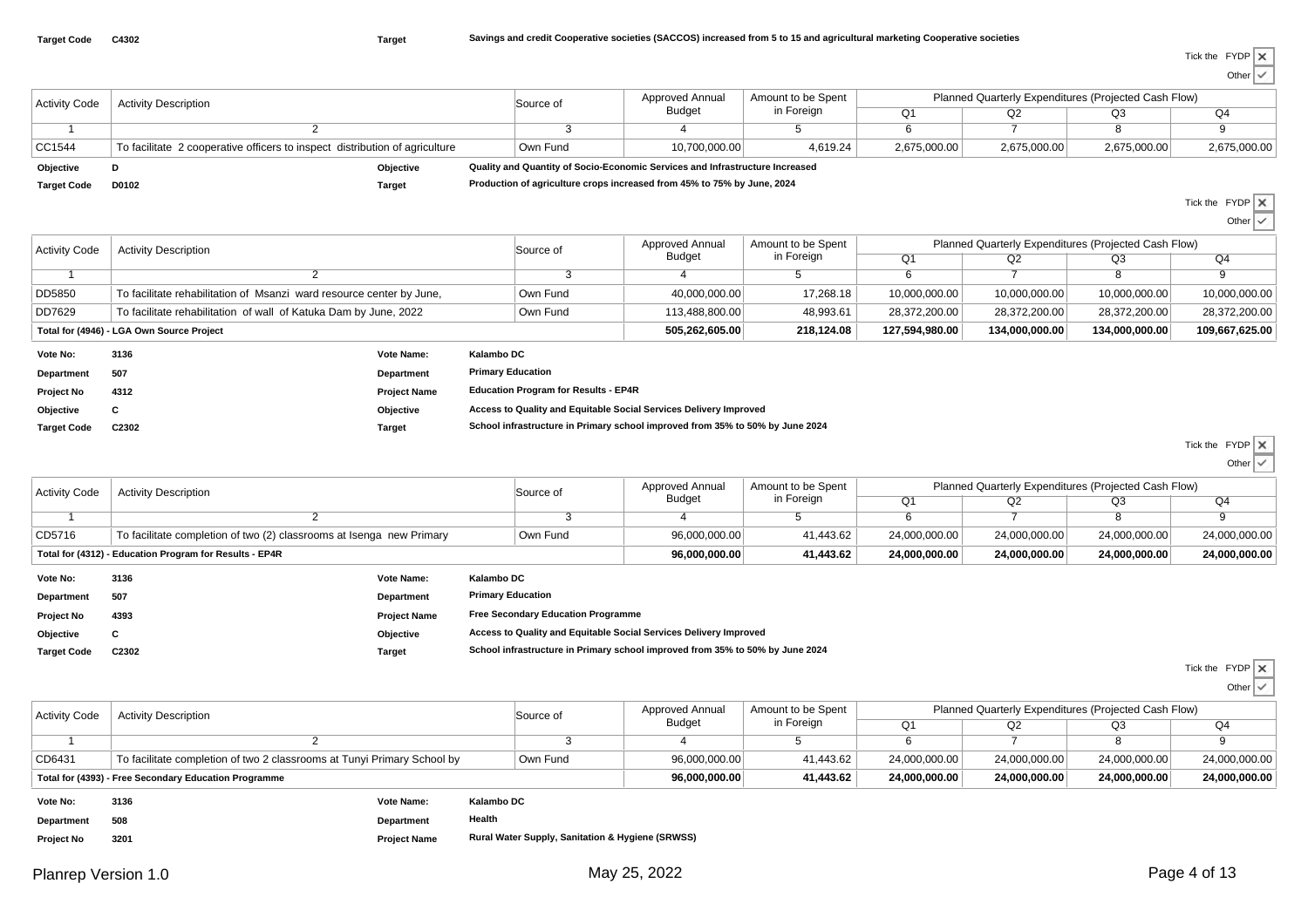**Objective**

**Target Code**

**<sup>A</sup>**

| Objec |
|-------|
| Targe |

## **Objective Quality and Quantity of Socio-Economic Services and Infrastructure Increased D0502 Target Health facilities sanitation increased from 56 % to88 % by June2024**

Tick the FYDP

| <b>Activity Code</b> | <b>Activity Description</b>                                              | Source of           | Approved Annual                 | Amount to be Spent |            |                | Planned Quarterly Expenditures (Projected Cash Flow) |      |      |
|----------------------|--------------------------------------------------------------------------|---------------------|---------------------------------|--------------------|------------|----------------|------------------------------------------------------|------|------|
|                      |                                                                          |                     |                                 | <b>Budget</b>      | in Foreign | Q <sub>1</sub> | Q2                                                   | Q3   | Q4   |
|                      |                                                                          |                     |                                 |                    | G.         | 6              |                                                      | 8    | 9    |
| DS1351               | To conduct quarterly one day refresher training on data collection tools |                     | Own Fund                        | 4,460,000.00       | 1,925.40   | 0.00           | 4,460,000.00                                         | 0.00 | 0.00 |
| <b>DS1589</b>        | To conduct 1 Day PHC semi and annual meetings with 35 participants       |                     | Own Fund                        | 1,985,000.00       | 856.93     | 0.00           | 1,985,000.00                                         | 0.00 | 0.00 |
| <b>DS3157</b>        | "To facilitate printing and procrement of 500 Sanitation Register Books  |                     | Own Fund                        | 4,220,000.00       | 1,821.79   | 0.00           | 4,220,000.00                                         | 0.00 | 0.00 |
| <b>DS3687</b>        | To conduct 4 days quarterly Environmental Monitoring and Evaluation      |                     | Own Fund                        | 2,406,000.00       | 1,038.68   | 0.00           | 2,406,000.00                                         | 0.00 | 0.00 |
| <b>DS3803</b>        | To facilitate procurement of 1 motorcycles for wash activities by June,  |                     | Own Fund                        | 5,500,000.00       | 2,374.37   | 0.00           | 5,500,000.00                                         | 0.00 | 0.00 |
| DS4612               | To conduct 23 Ward follow up and implementation of Mandona, SIDAs,       |                     | Own Fund                        | 3,314,000.00       | 1,430.67   | 0.00           | 3,314,000.00                                         | 0.00 | 0.00 |
| DS9354               | To conduct Annual Environmental Health and sanitation competition for    |                     | Own Fund                        | 3,649,000.00       | 1,575.29   | 0.00           | 3,649,000.00                                         | 0.00 | 0.00 |
| DS9513               | To improve Environmental Health, Sanitation and hygiene Data quality     |                     | Own Fund                        | 20,346,000.00      | 8,783.46   | 0.00           | 20,346,000.00                                        | 0.00 | 0.00 |
|                      | Total for (3201) - Rural Water Supply, Sanitation & Hygiene (SRWSS)      |                     |                                 | 45,880,000.00      | 19,806.60  | 0.00           | 45,880,000.00                                        | 0.00 | 0.00 |
| Vote No:             | 3136                                                                     | Vote Name:          | Kalambo DC                      |                    |            |                |                                                      |      |      |
| Department           | 508                                                                      | Department          | Health                          |                    |            |                |                                                      |      |      |
| Project No           | 4305                                                                     | <b>Project Name</b> | <b>UNICEF Support Programme</b> |                    |            |                |                                                      |      |      |

 **Objective Service improved and HIV infection reduced A0201 Target Prevalence rate of HIV/AIDS among OPD case is reduced from 1.6 % to 1.0 % by 2024**

> Tick the FYDP OtherIV

| <b>Activity Code</b>                        | <b>Activity Description</b>                                      | Source of | Approved Annual<br>Budget | Amount to be Spent<br>in Foreign | Planned Quarterly Expenditures (Projected Cash Flow) |              |              |              |
|---------------------------------------------|------------------------------------------------------------------|-----------|---------------------------|----------------------------------|------------------------------------------------------|--------------|--------------|--------------|
|                                             |                                                                  |           |                           |                                  |                                                      | Q2           | O3           | Q4           |
|                                             |                                                                  |           |                           |                                  |                                                      |              |              |              |
| AS2678                                      | To facilitate quarterly supportive supervision to DTLC and TBHIV | Own Fund  | 12,000,000.00             | 5,180.45                         | 3,000,000.00                                         | 3,000,000.00 | 3,000,000.00 | 3,000,000.00 |
| AS5257                                      | To conduct biannual TB District Meeting by June 2021             | Own Fund  | 9,232,000.00              | 3,985.49                         | 2.308.000.00                                         | 2.308.000.00 | 2.308.000.00 | 2,308,000.00 |
| Total for (4305) - UNICEF Support Programme |                                                                  |           | 21,232,000.00             | 9,165.95                         | 5.308.000.00                                         | 5,308,000.00 | 5.308.000.00 | 5,308,000.00 |

| Vote No:           | 3136  | Vote Name:          | Kalambo DC                                                                                                   |
|--------------------|-------|---------------------|--------------------------------------------------------------------------------------------------------------|
| Department         | 508   | <b>Department</b>   | Health                                                                                                       |
| <b>Project No</b>  | 5405  | <b>Project Name</b> | <b>UNICEF Support to Health</b>                                                                              |
| Objective          | Е     | Objective           | Good Governance and Administrative Services Enhanced                                                         |
| <b>Target Code</b> | E0101 | Target              | Organization structures and institutional management at all levels strengthened from 35% to 55% by June 2024 |
|                    |       |                     |                                                                                                              |

 $\times$ Tick the FYDP

| <b>Activity Code</b> | <b>Activity Description</b>                                             | Source of | Approved Annual<br>Budget | Amount to be Spent | Planned Quarterly Expenditures (Projected Cash Flow) |               |               |               |  |
|----------------------|-------------------------------------------------------------------------|-----------|---------------------------|--------------------|------------------------------------------------------|---------------|---------------|---------------|--|
|                      |                                                                         |           |                           | in Foreign         | O <sub>1</sub>                                       | Q2            | Q3            | Q4            |  |
|                      |                                                                         |           |                           |                    |                                                      |               |               |               |  |
| EC9523               | To facilitate community awereness through 8 Radio Broadcast by june     | Own Fund  | 23,120,000.00             | 9.981.01           | 5.780.000.00                                         | 5.780.000.00  | 5.780.000.00  | 5,780,000.00  |  |
| ES1538               | To facilitate Allowance to 5 who collect data to community (5 days; per | Own Fund  | 12.800.000.00             | 5,525.82           | 3,200,000.00                                         | 3,200,000.00  | 3,200,000.00  | 3,200,000.00  |  |
| ES1739               | To facilitate maintainance Basic upkeep of office space (One time       | Own Fund  | 13.170.750.00             | 5,685.87           | 13.170.750.00                                        | 0.00          | 0.00          | 0.00          |  |
| ES4970               | To conduct Remuneration to RAs Supervision by District officials by     | Own Fund  | 188.920.000.00            | 81,557.59          | 47,230,000.00                                        | 47.230.000.00 | 47.230.000.00 | 47,230,000.00 |  |
| ES7109               | To conduct trainning to 187 RAs at community by june 2022               | Own Fund  | 59,137,250.00             | 25,529.81          | 0.00                                                 | 59.137.250.00 | 0.00          | 0.00          |  |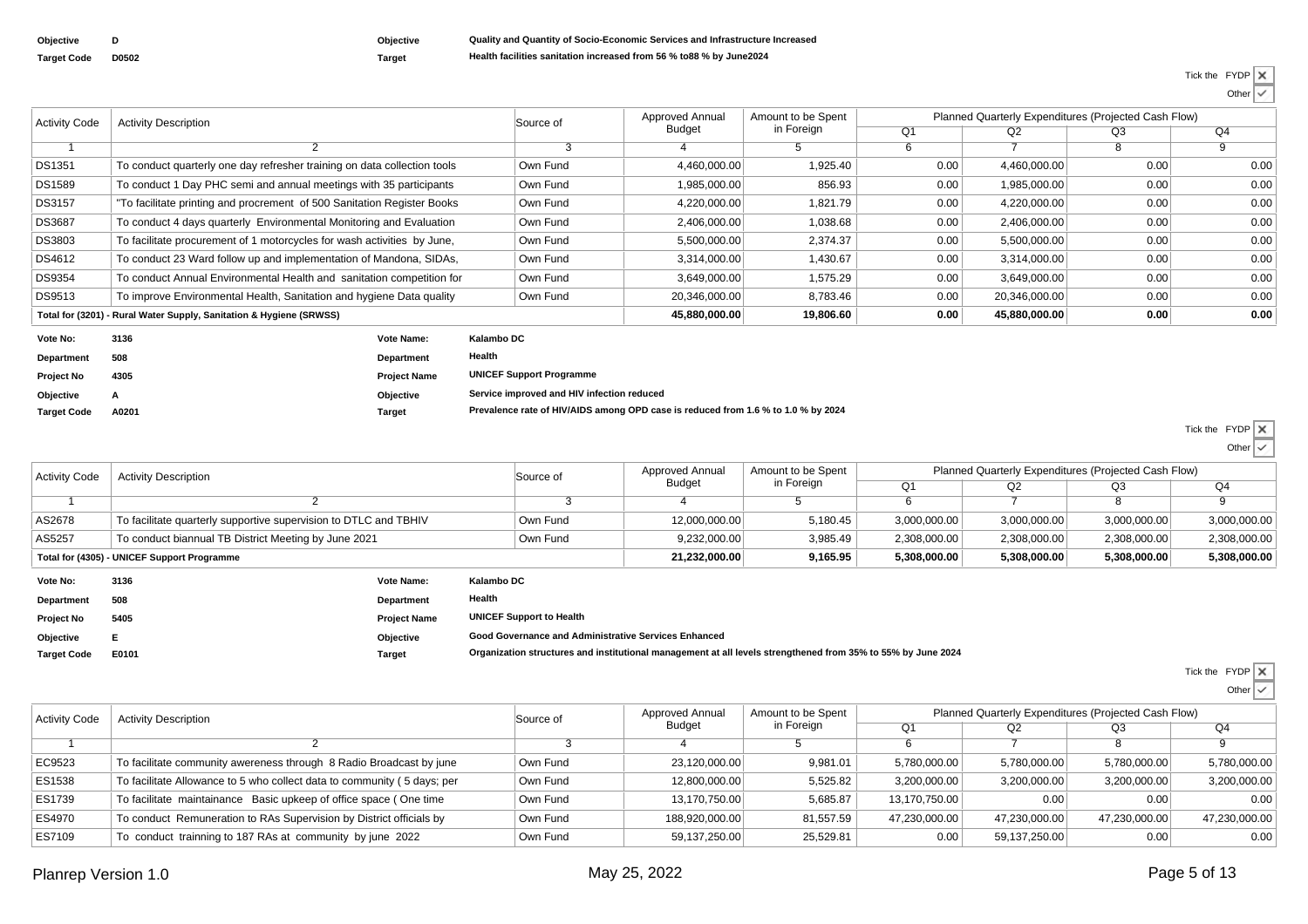| <b>ES7707</b>                               | To conduct two days Joint Evaluation Meeting by june 2022<br>Own Fund |                     |                                                                                   | 7.856.000.00 | 3,391.47      | 1,964,000.00   | 1,964,000.00  | 1,964,000.00  | 1,964,000.00 |
|---------------------------------------------|-----------------------------------------------------------------------|---------------------|-----------------------------------------------------------------------------------|--------------|---------------|----------------|---------------|---------------|--------------|
| Total for (5405) - UNICEF Support to Health |                                                                       |                     | 305.004.000.00                                                                    | 131.671.56   | 71.344.750.00 | 117.311.250.00 | 58.174.000.00 | 58,174,000.00 |              |
| Vote No:                                    | 3136                                                                  | <b>Vote Name:</b>   | Kalambo DC                                                                        |              |               |                |               |               |              |
| Department                                  | 508                                                                   | <b>Department</b>   | Health                                                                            |              |               |                |               |               |              |
| Project No                                  | 5410                                                                  | <b>Project Name</b> | <b>Rehabilitation of Health Centers</b>                                           |              |               |                |               |               |              |
| Objective                                   |                                                                       | Objective           | Quality and Quantity of Socio-Economic Services and Infrastructure Increased      |              |               |                |               |               |              |
| <b>Target Code</b>                          | D0601                                                                 | Target              | Shortage of health facilities infrastructure reduced from 65% to 30% by June 2024 |              |               |                |               |               |              |

Tick the FYDP

 Other್ರ

| <b>Activity Code</b>                                | <b>Activity Description</b>                                      | Source of | Approved Annual<br>Budget | Amount to be Spent<br>in Foreign | Planned Quarterly Expenditures (Projected Cash Flow) |                |                |                |  |
|-----------------------------------------------------|------------------------------------------------------------------|-----------|---------------------------|----------------------------------|------------------------------------------------------|----------------|----------------|----------------|--|
|                                                     |                                                                  |           |                           |                                  |                                                      | 72             | Q3             | Q4             |  |
|                                                     |                                                                  |           |                           |                                  |                                                      |                |                |                |  |
| <b>DD9909</b>                                       | To facilitate procurement of medical equipments and supplies for | Own Fund  | 1,200,000,000.00          | 518,045.25                       | 300,000,000.00                                       | 300,000,000.00 | 300,000,000.00 | 300,000,000.00 |  |
| Total for (5410) - Rehabilitation of Health Centers |                                                                  |           | 1.200.000.000.00          | 518.045.25                       | 300.000.000.00                                       | 300.000.000.00 | 300.000.000.00 | 300,000,000.00 |  |
|                                                     | .<br>.<br>.                                                      |           |                           |                                  |                                                      |                |                |                |  |

| Vote No:           | 3136  | Vote Name:          | Kalambo DC                                                                |
|--------------------|-------|---------------------|---------------------------------------------------------------------------|
| Department         | 508   | <b>Department</b>   | Health                                                                    |
| <b>Project No</b>  | 5414  | <b>Project Name</b> | <b>Child Survival and Development</b>                                     |
| <b>Objective</b>   |       | Objective           | Access to Quality and Equitable Social Services Delivery Improved         |
| <b>Target Code</b> | C0503 | Target              | Infant mortality rate reduced from 2.2 to 1.5 per 1000 live birth by 2024 |

|  | Tick the FYDP |  |
|--|---------------|--|
|  |               |  |

```
e FYDP<br>Other
```

| <b>Activity Code</b> | <b>Activity Description</b>                                                |                   | Source of  | Approved Annual | Amount to be Spent | Planned Quarterly Expenditures (Projected Cash Flow) |      |      |      |  |
|----------------------|----------------------------------------------------------------------------|-------------------|------------|-----------------|--------------------|------------------------------------------------------|------|------|------|--|
|                      |                                                                            |                   |            | Budget          | in Foreign         | Q <sub>1</sub>                                       | Q2   | Q3   | Q4   |  |
|                      |                                                                            |                   |            |                 |                    |                                                      |      |      |      |  |
| CS1683               | To support renovation of sub-standard district vaccine stores in districts |                   | Own Fund   | 11,200,000.00   | 4,835.09           | 11,200,000.00                                        | 0.00 | 0.00 | 0.00 |  |
| CS2935               | To conduct immunization performance review sessions at council levels      |                   | Own Fund   | 1.886.000.00    | 814.19             | 1,886,000.00                                         | 0.00 | 0.00 | 0.00 |  |
|                      | Total for (5414) - Child Survival and Development                          |                   |            | 13,086,000.00   | 5,649.28           | 13,086,000.00                                        | 0.00 | 0.00 | 0.00 |  |
| Vote No:             | 3136                                                                       | Vote Name:        | Kalambo DC |                 |                    |                                                      |      |      |      |  |
| Department           | 508                                                                        | <b>Department</b> | Health     |                 |                    |                                                      |      |      |      |  |

| <b>Project No</b> | 5421 | <b>Project Name</b> | <b>Health Sector Basket Fund</b>                                  |
|-------------------|------|---------------------|-------------------------------------------------------------------|
| Obiective         |      | Objective           | Access to Quality and Equitable Social Services Delivery Improved |

**C0502 Target Maternal mortality rate reduced from 123 to 89 per 100,000 live birth by year 2024**

Tick the FYDP

Other $\checkmark$ 

| <b>Activity Code</b> | <b>Activity Description</b>                                          | Source of                                            | Approved Annual<br><b>Budget</b> | Amount to be Spent<br>in Foreign | Planned Quarterly Expenditures (Projected Cash Flow) |              |              |              |  |
|----------------------|----------------------------------------------------------------------|------------------------------------------------------|----------------------------------|----------------------------------|------------------------------------------------------|--------------|--------------|--------------|--|
|                      |                                                                      |                                                      |                                  |                                  |                                                      |              | Q3           | Q4           |  |
|                      |                                                                      |                                                      |                                  |                                  |                                                      |              |              |              |  |
| CS7493               | To conduct 2 days quarterly maternal and perinatal review meeting at | Own Fund                                             | 8,480,000.00                     | 3,660.85                         | 2,120,000.00                                         | 2,120,000.00 | 2,120,000.00 | 2,120,000.00 |  |
| Objective            | Objective                                                            | Good Governance and Administrative Services Enhanced |                                  |                                  |                                                      |              |              |              |  |

**Objective**

**Target Code**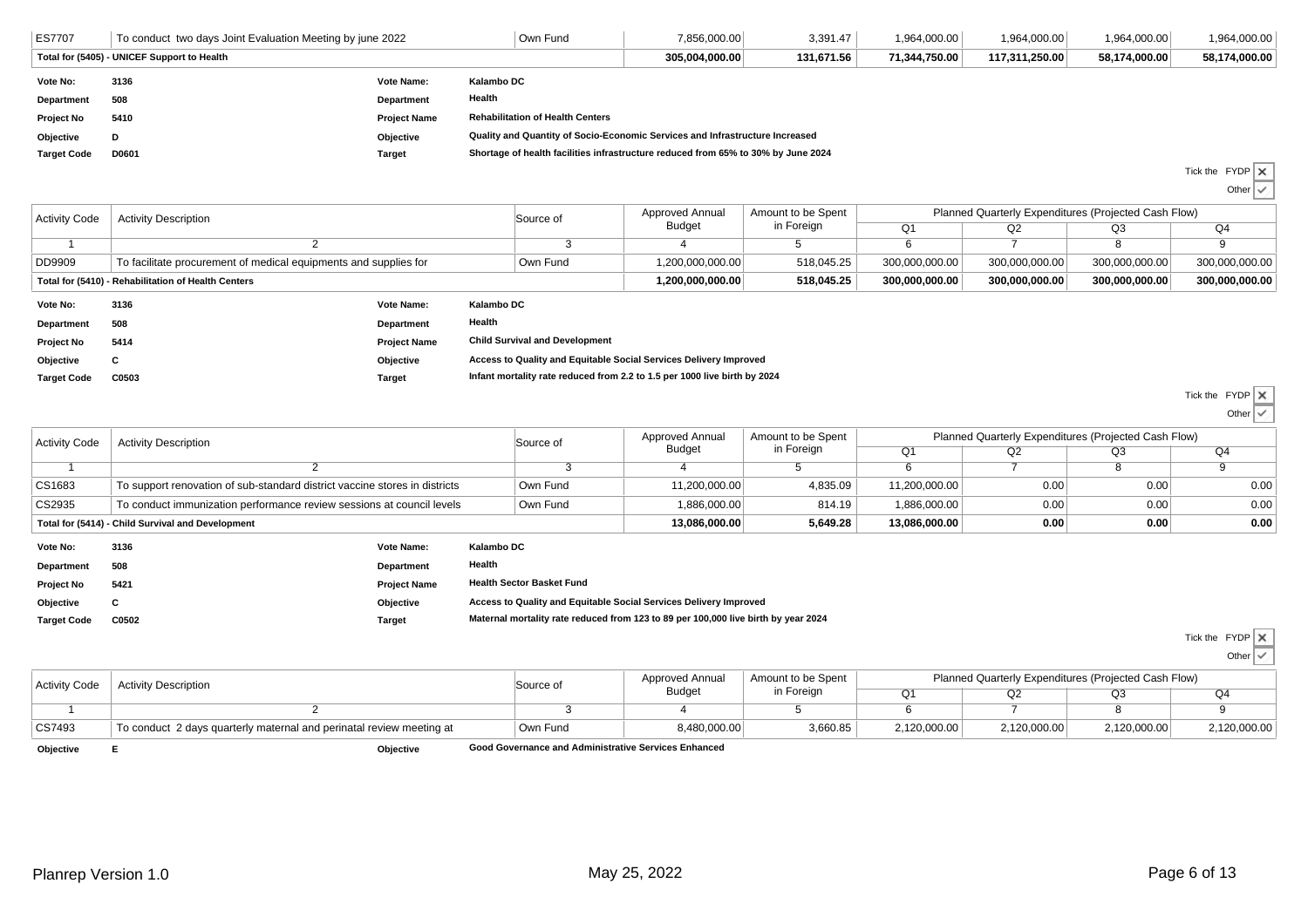Other $\checkmark$ 

| Planned Quarterly Expenditures (Projected Cash Flow)<br>Amount to be Spent<br>Approved Annual<br><b>Activity Code</b><br><b>Activity Description</b><br>Source of<br>in Foreign<br><b>Budget</b><br>Q1<br>Q2<br>Q3<br>Q4<br>6<br>$\overline{7}$<br>$\overline{8}$<br>3<br>9<br>2<br>4<br>5<br>-1<br>0.00<br>0.00<br>0.00<br>ED5602<br>To facilitate construction of placenter pit at Kalambo District Hospita by<br>Own Fund<br>0.00<br>0.00<br>0.00<br>Access to Quality and Equitable Social Services Delivery Improved<br>Objective<br>C<br>Objective<br>Shortage of medicines, medical equipment and diagnostic supplies reduced from 40% to 30% by June 2024<br><b>Target Code</b><br>C0201<br><b>Target</b><br>Tick the FYDP   X<br>Other $\vert \checkmark$<br>Planned Quarterly Expenditures (Projected Cash Flow)<br>Approved Annual<br>Amount to be Spent<br><b>Activity Code</b><br><b>Activity Description</b><br>Source of<br><b>Budget</b><br>in Foreign<br>Q1<br>Q2<br>Q3<br>Q4<br>$\overline{7}$<br>$\overline{8}$<br>$\overline{2}$<br>3<br>5<br>6<br>9<br>$\overline{1}$<br>4<br>CS4227<br>Own Fund<br>0.00<br>0.00<br>0.00<br>0.00<br>To facilitate availability of medicines and medical supplies at the council<br>0.00<br>0.00<br>Maternal mortality rate reduced from 123 to 89 per 100,000 live birth by year 2024<br><b>Target Code</b><br>C0502<br><b>Target</b><br>Tick the $FYDP \times$<br>Other $\vee$<br>Planned Quarterly Expenditures (Projected Cash Flow)<br>Approved Annual<br>Amount to be Spent<br><b>Activity Code</b><br><b>Activity Description</b><br>Source of<br>in Foreign<br><b>Budget</b><br>Q1<br>Q2<br>Q3<br>Q4<br>$\overline{3}$<br>$\overline{5}$<br>$\overline{6}$<br>$\overline{7}$<br>$\overline{8}$<br>$\overline{9}$<br>$\overline{2}$<br>$\overline{4}$<br>-1<br>CS1576<br>To Conduct 6 days quarterly family planning outreach service to three<br>Own Fund<br>9,840,000.00<br>4,247.97<br>2,460,000.00<br>2,460,000.00<br>2,460,000.00<br>2,460,000.00<br>CS2062<br>3,601,199.00<br>To conduct 4 days follow up and supportive supervision on<br>Own Fund<br>14,404,796.00<br>6,218.61<br>3,601,199.00<br>3,601,199.00<br>3,601,199.00<br>CS4930<br>To conduct quarterly maternal and perinatal review meeting at regional<br>Own Fund<br>15,360,000.00<br>6,630.98<br>3,840,000.00<br>3,840,000.00<br>3,840,000.00<br>3,840,000.00<br>Good Governance and Administrative Services Enhanced<br>E.<br>Objective<br>Objective<br>Organization structures and institutional management at all levels strengthened from 35% to 55% by June 2024<br><b>Target Code</b><br>E0101<br><b>Target</b><br>Tick the FYDP X<br>Other $\vee$<br>Planned Quarterly Expenditures (Projected Cash Flow)<br>Approved Annual<br>Amount to be Spent<br><b>Activity Code</b><br><b>Activity Description</b><br>Source of<br>in Foreign<br><b>Budget</b><br>Q1<br>Q2<br>Q3<br>Q4<br>$\overline{8}$<br>$\overline{3}$<br>$5\overline{)}$<br>6<br>$\overline{7}$<br>9<br>2<br>4<br>$\mathbf 1$<br>ES1212<br>To facilitate procurement of one set of office stationary quarterly by<br>Own Fund<br>12,800,000.00<br>5,525.82<br>3,200,000.00<br>3,200,000.00<br>3,200,000.00<br>3,200,000.00<br>ES1386<br>Own Fund<br>1,200,000.00<br>518.05<br>0.00<br>0.00<br>0.00<br>To facilitate award for best 2 performing employees during May day by<br>1,200,000.00<br>ES1743<br>To conduct quarterly data quality assessment meeting (DQA) to 72<br>Own Fund<br>13,600,000.00<br>5,871.18<br>3,400,000.00<br>3,400,000.00<br>3,400,000.00<br>3,400,000.00<br>ES2270<br>To facilitate maintenance of 4 motor vehicles Quaternary from Dmo<br>Own Fund<br>67,200,000.00<br>29,010.54<br>16,800,000.00<br>16,800,000.00<br>16,800,000.00<br>16,800,000.00<br>ES2979<br>To conduct Supervision for 7 days with 5 staffs to 70 health facilities<br>Own Fund<br>57,600,000.00<br>24,866.17<br>14,400,000.00<br>14,400,000.00<br>14,400,000.00<br>14,400,000.00<br>ES4482<br>To conduct 2 days meeting for reviewing facility budget at District Level<br>Own Fund<br>1,460,000.00<br>630.29<br>0.00<br>0.00<br>0.00<br>1,460,000.00<br>ES5845<br>Own Fund<br>27,360,000.00<br>11,811.43<br>6,840,000.00<br>6,840,000.00<br>6,840,000.00<br>6,840,000.00<br>To conduct monthly meeting at Dmo office by June 2022<br>ES5975<br>Own Fund<br>9,500,000.00<br>4,101.19<br>0.00<br>0.00<br>9,500,000.00<br>0.00<br>To conduct 12 days preparation of annual CCHP with 10 members<br>ES7677<br>To conduct 5 days monthly distribution of Vaccine and Medicine to 65<br>Own Fund<br>23,520,000.00<br>10,153.69<br>5,880,000.00<br>5,880,000.00<br>5,880,000.00<br>5,880,000.00 |        |                                                                         |          |               |          |              |              |              |              |  |
|-------------------------------------------------------------------------------------------------------------------------------------------------------------------------------------------------------------------------------------------------------------------------------------------------------------------------------------------------------------------------------------------------------------------------------------------------------------------------------------------------------------------------------------------------------------------------------------------------------------------------------------------------------------------------------------------------------------------------------------------------------------------------------------------------------------------------------------------------------------------------------------------------------------------------------------------------------------------------------------------------------------------------------------------------------------------------------------------------------------------------------------------------------------------------------------------------------------------------------------------------------------------------------------------------------------------------------------------------------------------------------------------------------------------------------------------------------------------------------------------------------------------------------------------------------------------------------------------------------------------------------------------------------------------------------------------------------------------------------------------------------------------------------------------------------------------------------------------------------------------------------------------------------------------------------------------------------------------------------------------------------------------------------------------------------------------------------------------------------------------------------------------------------------------------------------------------------------------------------------------------------------------------------------------------------------------------------------------------------------------------------------------------------------------------------------------------------------------------------------------------------------------------------------------------------------------------------------------------------------------------------------------------------------------------------------------------------------------------------------------------------------------------------------------------------------------------------------------------------------------------------------------------------------------------------------------------------------------------------------------------------------------------------------------------------------------------------------------------------------------------------------------------------------------------------------------------------------------------------------------------------------------------------------------------------------------------------------------------------------------------------------------------------------------------------------------------------------------------------------------------------------------------------------------------------------------------------------------------------------------------------------------------------------------------------------------------------------------------------------------------------------------------------------------------------------------------------------------------------------------------------------------------------------------------------------------------------------------------------------------------------------------------------------------------------------------------------------------------------------------------------------------------------------------------------------------------------------------------------------------------------------------------------------------------------------------------------------------------------------------------------------------------------------------------------------------------------------------------------------------------------------------------------------------------------------------------------------------------------------------------------------------------------------------------------------------------|--------|-------------------------------------------------------------------------|----------|---------------|----------|--------------|--------------|--------------|--------------|--|
|                                                                                                                                                                                                                                                                                                                                                                                                                                                                                                                                                                                                                                                                                                                                                                                                                                                                                                                                                                                                                                                                                                                                                                                                                                                                                                                                                                                                                                                                                                                                                                                                                                                                                                                                                                                                                                                                                                                                                                                                                                                                                                                                                                                                                                                                                                                                                                                                                                                                                                                                                                                                                                                                                                                                                                                                                                                                                                                                                                                                                                                                                                                                                                                                                                                                                                                                                                                                                                                                                                                                                                                                                                                                                                                                                                                                                                                                                                                                                                                                                                                                                                                                                                                                                                                                                                                                                                                                                                                                                                                                                                                                                                                                                                 |        |                                                                         |          |               |          |              |              |              |              |  |
|                                                                                                                                                                                                                                                                                                                                                                                                                                                                                                                                                                                                                                                                                                                                                                                                                                                                                                                                                                                                                                                                                                                                                                                                                                                                                                                                                                                                                                                                                                                                                                                                                                                                                                                                                                                                                                                                                                                                                                                                                                                                                                                                                                                                                                                                                                                                                                                                                                                                                                                                                                                                                                                                                                                                                                                                                                                                                                                                                                                                                                                                                                                                                                                                                                                                                                                                                                                                                                                                                                                                                                                                                                                                                                                                                                                                                                                                                                                                                                                                                                                                                                                                                                                                                                                                                                                                                                                                                                                                                                                                                                                                                                                                                                 |        |                                                                         |          |               |          |              |              |              |              |  |
|                                                                                                                                                                                                                                                                                                                                                                                                                                                                                                                                                                                                                                                                                                                                                                                                                                                                                                                                                                                                                                                                                                                                                                                                                                                                                                                                                                                                                                                                                                                                                                                                                                                                                                                                                                                                                                                                                                                                                                                                                                                                                                                                                                                                                                                                                                                                                                                                                                                                                                                                                                                                                                                                                                                                                                                                                                                                                                                                                                                                                                                                                                                                                                                                                                                                                                                                                                                                                                                                                                                                                                                                                                                                                                                                                                                                                                                                                                                                                                                                                                                                                                                                                                                                                                                                                                                                                                                                                                                                                                                                                                                                                                                                                                 |        |                                                                         |          |               |          |              |              |              |              |  |
|                                                                                                                                                                                                                                                                                                                                                                                                                                                                                                                                                                                                                                                                                                                                                                                                                                                                                                                                                                                                                                                                                                                                                                                                                                                                                                                                                                                                                                                                                                                                                                                                                                                                                                                                                                                                                                                                                                                                                                                                                                                                                                                                                                                                                                                                                                                                                                                                                                                                                                                                                                                                                                                                                                                                                                                                                                                                                                                                                                                                                                                                                                                                                                                                                                                                                                                                                                                                                                                                                                                                                                                                                                                                                                                                                                                                                                                                                                                                                                                                                                                                                                                                                                                                                                                                                                                                                                                                                                                                                                                                                                                                                                                                                                 |        |                                                                         |          |               |          |              |              |              |              |  |
|                                                                                                                                                                                                                                                                                                                                                                                                                                                                                                                                                                                                                                                                                                                                                                                                                                                                                                                                                                                                                                                                                                                                                                                                                                                                                                                                                                                                                                                                                                                                                                                                                                                                                                                                                                                                                                                                                                                                                                                                                                                                                                                                                                                                                                                                                                                                                                                                                                                                                                                                                                                                                                                                                                                                                                                                                                                                                                                                                                                                                                                                                                                                                                                                                                                                                                                                                                                                                                                                                                                                                                                                                                                                                                                                                                                                                                                                                                                                                                                                                                                                                                                                                                                                                                                                                                                                                                                                                                                                                                                                                                                                                                                                                                 |        |                                                                         |          |               |          |              |              |              |              |  |
|                                                                                                                                                                                                                                                                                                                                                                                                                                                                                                                                                                                                                                                                                                                                                                                                                                                                                                                                                                                                                                                                                                                                                                                                                                                                                                                                                                                                                                                                                                                                                                                                                                                                                                                                                                                                                                                                                                                                                                                                                                                                                                                                                                                                                                                                                                                                                                                                                                                                                                                                                                                                                                                                                                                                                                                                                                                                                                                                                                                                                                                                                                                                                                                                                                                                                                                                                                                                                                                                                                                                                                                                                                                                                                                                                                                                                                                                                                                                                                                                                                                                                                                                                                                                                                                                                                                                                                                                                                                                                                                                                                                                                                                                                                 |        |                                                                         |          |               |          |              |              |              |              |  |
|                                                                                                                                                                                                                                                                                                                                                                                                                                                                                                                                                                                                                                                                                                                                                                                                                                                                                                                                                                                                                                                                                                                                                                                                                                                                                                                                                                                                                                                                                                                                                                                                                                                                                                                                                                                                                                                                                                                                                                                                                                                                                                                                                                                                                                                                                                                                                                                                                                                                                                                                                                                                                                                                                                                                                                                                                                                                                                                                                                                                                                                                                                                                                                                                                                                                                                                                                                                                                                                                                                                                                                                                                                                                                                                                                                                                                                                                                                                                                                                                                                                                                                                                                                                                                                                                                                                                                                                                                                                                                                                                                                                                                                                                                                 |        |                                                                         |          |               |          |              |              |              |              |  |
|                                                                                                                                                                                                                                                                                                                                                                                                                                                                                                                                                                                                                                                                                                                                                                                                                                                                                                                                                                                                                                                                                                                                                                                                                                                                                                                                                                                                                                                                                                                                                                                                                                                                                                                                                                                                                                                                                                                                                                                                                                                                                                                                                                                                                                                                                                                                                                                                                                                                                                                                                                                                                                                                                                                                                                                                                                                                                                                                                                                                                                                                                                                                                                                                                                                                                                                                                                                                                                                                                                                                                                                                                                                                                                                                                                                                                                                                                                                                                                                                                                                                                                                                                                                                                                                                                                                                                                                                                                                                                                                                                                                                                                                                                                 |        |                                                                         |          |               |          |              |              |              |              |  |
|                                                                                                                                                                                                                                                                                                                                                                                                                                                                                                                                                                                                                                                                                                                                                                                                                                                                                                                                                                                                                                                                                                                                                                                                                                                                                                                                                                                                                                                                                                                                                                                                                                                                                                                                                                                                                                                                                                                                                                                                                                                                                                                                                                                                                                                                                                                                                                                                                                                                                                                                                                                                                                                                                                                                                                                                                                                                                                                                                                                                                                                                                                                                                                                                                                                                                                                                                                                                                                                                                                                                                                                                                                                                                                                                                                                                                                                                                                                                                                                                                                                                                                                                                                                                                                                                                                                                                                                                                                                                                                                                                                                                                                                                                                 |        |                                                                         |          |               |          |              |              |              |              |  |
|                                                                                                                                                                                                                                                                                                                                                                                                                                                                                                                                                                                                                                                                                                                                                                                                                                                                                                                                                                                                                                                                                                                                                                                                                                                                                                                                                                                                                                                                                                                                                                                                                                                                                                                                                                                                                                                                                                                                                                                                                                                                                                                                                                                                                                                                                                                                                                                                                                                                                                                                                                                                                                                                                                                                                                                                                                                                                                                                                                                                                                                                                                                                                                                                                                                                                                                                                                                                                                                                                                                                                                                                                                                                                                                                                                                                                                                                                                                                                                                                                                                                                                                                                                                                                                                                                                                                                                                                                                                                                                                                                                                                                                                                                                 |        |                                                                         |          |               |          |              |              |              |              |  |
|                                                                                                                                                                                                                                                                                                                                                                                                                                                                                                                                                                                                                                                                                                                                                                                                                                                                                                                                                                                                                                                                                                                                                                                                                                                                                                                                                                                                                                                                                                                                                                                                                                                                                                                                                                                                                                                                                                                                                                                                                                                                                                                                                                                                                                                                                                                                                                                                                                                                                                                                                                                                                                                                                                                                                                                                                                                                                                                                                                                                                                                                                                                                                                                                                                                                                                                                                                                                                                                                                                                                                                                                                                                                                                                                                                                                                                                                                                                                                                                                                                                                                                                                                                                                                                                                                                                                                                                                                                                                                                                                                                                                                                                                                                 |        |                                                                         |          |               |          |              |              |              |              |  |
|                                                                                                                                                                                                                                                                                                                                                                                                                                                                                                                                                                                                                                                                                                                                                                                                                                                                                                                                                                                                                                                                                                                                                                                                                                                                                                                                                                                                                                                                                                                                                                                                                                                                                                                                                                                                                                                                                                                                                                                                                                                                                                                                                                                                                                                                                                                                                                                                                                                                                                                                                                                                                                                                                                                                                                                                                                                                                                                                                                                                                                                                                                                                                                                                                                                                                                                                                                                                                                                                                                                                                                                                                                                                                                                                                                                                                                                                                                                                                                                                                                                                                                                                                                                                                                                                                                                                                                                                                                                                                                                                                                                                                                                                                                 |        |                                                                         |          |               |          |              |              |              |              |  |
|                                                                                                                                                                                                                                                                                                                                                                                                                                                                                                                                                                                                                                                                                                                                                                                                                                                                                                                                                                                                                                                                                                                                                                                                                                                                                                                                                                                                                                                                                                                                                                                                                                                                                                                                                                                                                                                                                                                                                                                                                                                                                                                                                                                                                                                                                                                                                                                                                                                                                                                                                                                                                                                                                                                                                                                                                                                                                                                                                                                                                                                                                                                                                                                                                                                                                                                                                                                                                                                                                                                                                                                                                                                                                                                                                                                                                                                                                                                                                                                                                                                                                                                                                                                                                                                                                                                                                                                                                                                                                                                                                                                                                                                                                                 |        |                                                                         |          |               |          |              |              |              |              |  |
|                                                                                                                                                                                                                                                                                                                                                                                                                                                                                                                                                                                                                                                                                                                                                                                                                                                                                                                                                                                                                                                                                                                                                                                                                                                                                                                                                                                                                                                                                                                                                                                                                                                                                                                                                                                                                                                                                                                                                                                                                                                                                                                                                                                                                                                                                                                                                                                                                                                                                                                                                                                                                                                                                                                                                                                                                                                                                                                                                                                                                                                                                                                                                                                                                                                                                                                                                                                                                                                                                                                                                                                                                                                                                                                                                                                                                                                                                                                                                                                                                                                                                                                                                                                                                                                                                                                                                                                                                                                                                                                                                                                                                                                                                                 |        |                                                                         |          |               |          |              |              |              |              |  |
|                                                                                                                                                                                                                                                                                                                                                                                                                                                                                                                                                                                                                                                                                                                                                                                                                                                                                                                                                                                                                                                                                                                                                                                                                                                                                                                                                                                                                                                                                                                                                                                                                                                                                                                                                                                                                                                                                                                                                                                                                                                                                                                                                                                                                                                                                                                                                                                                                                                                                                                                                                                                                                                                                                                                                                                                                                                                                                                                                                                                                                                                                                                                                                                                                                                                                                                                                                                                                                                                                                                                                                                                                                                                                                                                                                                                                                                                                                                                                                                                                                                                                                                                                                                                                                                                                                                                                                                                                                                                                                                                                                                                                                                                                                 |        |                                                                         |          |               |          |              |              |              |              |  |
|                                                                                                                                                                                                                                                                                                                                                                                                                                                                                                                                                                                                                                                                                                                                                                                                                                                                                                                                                                                                                                                                                                                                                                                                                                                                                                                                                                                                                                                                                                                                                                                                                                                                                                                                                                                                                                                                                                                                                                                                                                                                                                                                                                                                                                                                                                                                                                                                                                                                                                                                                                                                                                                                                                                                                                                                                                                                                                                                                                                                                                                                                                                                                                                                                                                                                                                                                                                                                                                                                                                                                                                                                                                                                                                                                                                                                                                                                                                                                                                                                                                                                                                                                                                                                                                                                                                                                                                                                                                                                                                                                                                                                                                                                                 |        |                                                                         |          |               |          |              |              |              |              |  |
|                                                                                                                                                                                                                                                                                                                                                                                                                                                                                                                                                                                                                                                                                                                                                                                                                                                                                                                                                                                                                                                                                                                                                                                                                                                                                                                                                                                                                                                                                                                                                                                                                                                                                                                                                                                                                                                                                                                                                                                                                                                                                                                                                                                                                                                                                                                                                                                                                                                                                                                                                                                                                                                                                                                                                                                                                                                                                                                                                                                                                                                                                                                                                                                                                                                                                                                                                                                                                                                                                                                                                                                                                                                                                                                                                                                                                                                                                                                                                                                                                                                                                                                                                                                                                                                                                                                                                                                                                                                                                                                                                                                                                                                                                                 |        |                                                                         |          |               |          |              |              |              |              |  |
|                                                                                                                                                                                                                                                                                                                                                                                                                                                                                                                                                                                                                                                                                                                                                                                                                                                                                                                                                                                                                                                                                                                                                                                                                                                                                                                                                                                                                                                                                                                                                                                                                                                                                                                                                                                                                                                                                                                                                                                                                                                                                                                                                                                                                                                                                                                                                                                                                                                                                                                                                                                                                                                                                                                                                                                                                                                                                                                                                                                                                                                                                                                                                                                                                                                                                                                                                                                                                                                                                                                                                                                                                                                                                                                                                                                                                                                                                                                                                                                                                                                                                                                                                                                                                                                                                                                                                                                                                                                                                                                                                                                                                                                                                                 |        |                                                                         |          |               |          |              |              |              |              |  |
|                                                                                                                                                                                                                                                                                                                                                                                                                                                                                                                                                                                                                                                                                                                                                                                                                                                                                                                                                                                                                                                                                                                                                                                                                                                                                                                                                                                                                                                                                                                                                                                                                                                                                                                                                                                                                                                                                                                                                                                                                                                                                                                                                                                                                                                                                                                                                                                                                                                                                                                                                                                                                                                                                                                                                                                                                                                                                                                                                                                                                                                                                                                                                                                                                                                                                                                                                                                                                                                                                                                                                                                                                                                                                                                                                                                                                                                                                                                                                                                                                                                                                                                                                                                                                                                                                                                                                                                                                                                                                                                                                                                                                                                                                                 |        |                                                                         |          |               |          |              |              |              |              |  |
|                                                                                                                                                                                                                                                                                                                                                                                                                                                                                                                                                                                                                                                                                                                                                                                                                                                                                                                                                                                                                                                                                                                                                                                                                                                                                                                                                                                                                                                                                                                                                                                                                                                                                                                                                                                                                                                                                                                                                                                                                                                                                                                                                                                                                                                                                                                                                                                                                                                                                                                                                                                                                                                                                                                                                                                                                                                                                                                                                                                                                                                                                                                                                                                                                                                                                                                                                                                                                                                                                                                                                                                                                                                                                                                                                                                                                                                                                                                                                                                                                                                                                                                                                                                                                                                                                                                                                                                                                                                                                                                                                                                                                                                                                                 |        |                                                                         |          |               |          |              |              |              |              |  |
|                                                                                                                                                                                                                                                                                                                                                                                                                                                                                                                                                                                                                                                                                                                                                                                                                                                                                                                                                                                                                                                                                                                                                                                                                                                                                                                                                                                                                                                                                                                                                                                                                                                                                                                                                                                                                                                                                                                                                                                                                                                                                                                                                                                                                                                                                                                                                                                                                                                                                                                                                                                                                                                                                                                                                                                                                                                                                                                                                                                                                                                                                                                                                                                                                                                                                                                                                                                                                                                                                                                                                                                                                                                                                                                                                                                                                                                                                                                                                                                                                                                                                                                                                                                                                                                                                                                                                                                                                                                                                                                                                                                                                                                                                                 |        |                                                                         |          |               |          |              |              |              |              |  |
|                                                                                                                                                                                                                                                                                                                                                                                                                                                                                                                                                                                                                                                                                                                                                                                                                                                                                                                                                                                                                                                                                                                                                                                                                                                                                                                                                                                                                                                                                                                                                                                                                                                                                                                                                                                                                                                                                                                                                                                                                                                                                                                                                                                                                                                                                                                                                                                                                                                                                                                                                                                                                                                                                                                                                                                                                                                                                                                                                                                                                                                                                                                                                                                                                                                                                                                                                                                                                                                                                                                                                                                                                                                                                                                                                                                                                                                                                                                                                                                                                                                                                                                                                                                                                                                                                                                                                                                                                                                                                                                                                                                                                                                                                                 |        |                                                                         |          |               |          |              |              |              |              |  |
|                                                                                                                                                                                                                                                                                                                                                                                                                                                                                                                                                                                                                                                                                                                                                                                                                                                                                                                                                                                                                                                                                                                                                                                                                                                                                                                                                                                                                                                                                                                                                                                                                                                                                                                                                                                                                                                                                                                                                                                                                                                                                                                                                                                                                                                                                                                                                                                                                                                                                                                                                                                                                                                                                                                                                                                                                                                                                                                                                                                                                                                                                                                                                                                                                                                                                                                                                                                                                                                                                                                                                                                                                                                                                                                                                                                                                                                                                                                                                                                                                                                                                                                                                                                                                                                                                                                                                                                                                                                                                                                                                                                                                                                                                                 |        |                                                                         |          |               |          |              |              |              |              |  |
|                                                                                                                                                                                                                                                                                                                                                                                                                                                                                                                                                                                                                                                                                                                                                                                                                                                                                                                                                                                                                                                                                                                                                                                                                                                                                                                                                                                                                                                                                                                                                                                                                                                                                                                                                                                                                                                                                                                                                                                                                                                                                                                                                                                                                                                                                                                                                                                                                                                                                                                                                                                                                                                                                                                                                                                                                                                                                                                                                                                                                                                                                                                                                                                                                                                                                                                                                                                                                                                                                                                                                                                                                                                                                                                                                                                                                                                                                                                                                                                                                                                                                                                                                                                                                                                                                                                                                                                                                                                                                                                                                                                                                                                                                                 |        |                                                                         |          |               |          |              |              |              |              |  |
|                                                                                                                                                                                                                                                                                                                                                                                                                                                                                                                                                                                                                                                                                                                                                                                                                                                                                                                                                                                                                                                                                                                                                                                                                                                                                                                                                                                                                                                                                                                                                                                                                                                                                                                                                                                                                                                                                                                                                                                                                                                                                                                                                                                                                                                                                                                                                                                                                                                                                                                                                                                                                                                                                                                                                                                                                                                                                                                                                                                                                                                                                                                                                                                                                                                                                                                                                                                                                                                                                                                                                                                                                                                                                                                                                                                                                                                                                                                                                                                                                                                                                                                                                                                                                                                                                                                                                                                                                                                                                                                                                                                                                                                                                                 |        |                                                                         |          |               |          |              |              |              |              |  |
|                                                                                                                                                                                                                                                                                                                                                                                                                                                                                                                                                                                                                                                                                                                                                                                                                                                                                                                                                                                                                                                                                                                                                                                                                                                                                                                                                                                                                                                                                                                                                                                                                                                                                                                                                                                                                                                                                                                                                                                                                                                                                                                                                                                                                                                                                                                                                                                                                                                                                                                                                                                                                                                                                                                                                                                                                                                                                                                                                                                                                                                                                                                                                                                                                                                                                                                                                                                                                                                                                                                                                                                                                                                                                                                                                                                                                                                                                                                                                                                                                                                                                                                                                                                                                                                                                                                                                                                                                                                                                                                                                                                                                                                                                                 |        |                                                                         |          |               |          |              |              |              |              |  |
|                                                                                                                                                                                                                                                                                                                                                                                                                                                                                                                                                                                                                                                                                                                                                                                                                                                                                                                                                                                                                                                                                                                                                                                                                                                                                                                                                                                                                                                                                                                                                                                                                                                                                                                                                                                                                                                                                                                                                                                                                                                                                                                                                                                                                                                                                                                                                                                                                                                                                                                                                                                                                                                                                                                                                                                                                                                                                                                                                                                                                                                                                                                                                                                                                                                                                                                                                                                                                                                                                                                                                                                                                                                                                                                                                                                                                                                                                                                                                                                                                                                                                                                                                                                                                                                                                                                                                                                                                                                                                                                                                                                                                                                                                                 |        |                                                                         |          |               |          |              |              |              |              |  |
|                                                                                                                                                                                                                                                                                                                                                                                                                                                                                                                                                                                                                                                                                                                                                                                                                                                                                                                                                                                                                                                                                                                                                                                                                                                                                                                                                                                                                                                                                                                                                                                                                                                                                                                                                                                                                                                                                                                                                                                                                                                                                                                                                                                                                                                                                                                                                                                                                                                                                                                                                                                                                                                                                                                                                                                                                                                                                                                                                                                                                                                                                                                                                                                                                                                                                                                                                                                                                                                                                                                                                                                                                                                                                                                                                                                                                                                                                                                                                                                                                                                                                                                                                                                                                                                                                                                                                                                                                                                                                                                                                                                                                                                                                                 |        |                                                                         |          |               |          |              |              |              |              |  |
|                                                                                                                                                                                                                                                                                                                                                                                                                                                                                                                                                                                                                                                                                                                                                                                                                                                                                                                                                                                                                                                                                                                                                                                                                                                                                                                                                                                                                                                                                                                                                                                                                                                                                                                                                                                                                                                                                                                                                                                                                                                                                                                                                                                                                                                                                                                                                                                                                                                                                                                                                                                                                                                                                                                                                                                                                                                                                                                                                                                                                                                                                                                                                                                                                                                                                                                                                                                                                                                                                                                                                                                                                                                                                                                                                                                                                                                                                                                                                                                                                                                                                                                                                                                                                                                                                                                                                                                                                                                                                                                                                                                                                                                                                                 |        |                                                                         |          |               |          |              |              |              |              |  |
|                                                                                                                                                                                                                                                                                                                                                                                                                                                                                                                                                                                                                                                                                                                                                                                                                                                                                                                                                                                                                                                                                                                                                                                                                                                                                                                                                                                                                                                                                                                                                                                                                                                                                                                                                                                                                                                                                                                                                                                                                                                                                                                                                                                                                                                                                                                                                                                                                                                                                                                                                                                                                                                                                                                                                                                                                                                                                                                                                                                                                                                                                                                                                                                                                                                                                                                                                                                                                                                                                                                                                                                                                                                                                                                                                                                                                                                                                                                                                                                                                                                                                                                                                                                                                                                                                                                                                                                                                                                                                                                                                                                                                                                                                                 |        |                                                                         |          |               |          |              |              |              |              |  |
|                                                                                                                                                                                                                                                                                                                                                                                                                                                                                                                                                                                                                                                                                                                                                                                                                                                                                                                                                                                                                                                                                                                                                                                                                                                                                                                                                                                                                                                                                                                                                                                                                                                                                                                                                                                                                                                                                                                                                                                                                                                                                                                                                                                                                                                                                                                                                                                                                                                                                                                                                                                                                                                                                                                                                                                                                                                                                                                                                                                                                                                                                                                                                                                                                                                                                                                                                                                                                                                                                                                                                                                                                                                                                                                                                                                                                                                                                                                                                                                                                                                                                                                                                                                                                                                                                                                                                                                                                                                                                                                                                                                                                                                                                                 |        |                                                                         |          |               |          |              |              |              |              |  |
|                                                                                                                                                                                                                                                                                                                                                                                                                                                                                                                                                                                                                                                                                                                                                                                                                                                                                                                                                                                                                                                                                                                                                                                                                                                                                                                                                                                                                                                                                                                                                                                                                                                                                                                                                                                                                                                                                                                                                                                                                                                                                                                                                                                                                                                                                                                                                                                                                                                                                                                                                                                                                                                                                                                                                                                                                                                                                                                                                                                                                                                                                                                                                                                                                                                                                                                                                                                                                                                                                                                                                                                                                                                                                                                                                                                                                                                                                                                                                                                                                                                                                                                                                                                                                                                                                                                                                                                                                                                                                                                                                                                                                                                                                                 |        |                                                                         |          |               |          |              |              |              |              |  |
|                                                                                                                                                                                                                                                                                                                                                                                                                                                                                                                                                                                                                                                                                                                                                                                                                                                                                                                                                                                                                                                                                                                                                                                                                                                                                                                                                                                                                                                                                                                                                                                                                                                                                                                                                                                                                                                                                                                                                                                                                                                                                                                                                                                                                                                                                                                                                                                                                                                                                                                                                                                                                                                                                                                                                                                                                                                                                                                                                                                                                                                                                                                                                                                                                                                                                                                                                                                                                                                                                                                                                                                                                                                                                                                                                                                                                                                                                                                                                                                                                                                                                                                                                                                                                                                                                                                                                                                                                                                                                                                                                                                                                                                                                                 |        |                                                                         |          |               |          |              |              |              |              |  |
|                                                                                                                                                                                                                                                                                                                                                                                                                                                                                                                                                                                                                                                                                                                                                                                                                                                                                                                                                                                                                                                                                                                                                                                                                                                                                                                                                                                                                                                                                                                                                                                                                                                                                                                                                                                                                                                                                                                                                                                                                                                                                                                                                                                                                                                                                                                                                                                                                                                                                                                                                                                                                                                                                                                                                                                                                                                                                                                                                                                                                                                                                                                                                                                                                                                                                                                                                                                                                                                                                                                                                                                                                                                                                                                                                                                                                                                                                                                                                                                                                                                                                                                                                                                                                                                                                                                                                                                                                                                                                                                                                                                                                                                                                                 |        |                                                                         |          |               |          |              |              |              |              |  |
|                                                                                                                                                                                                                                                                                                                                                                                                                                                                                                                                                                                                                                                                                                                                                                                                                                                                                                                                                                                                                                                                                                                                                                                                                                                                                                                                                                                                                                                                                                                                                                                                                                                                                                                                                                                                                                                                                                                                                                                                                                                                                                                                                                                                                                                                                                                                                                                                                                                                                                                                                                                                                                                                                                                                                                                                                                                                                                                                                                                                                                                                                                                                                                                                                                                                                                                                                                                                                                                                                                                                                                                                                                                                                                                                                                                                                                                                                                                                                                                                                                                                                                                                                                                                                                                                                                                                                                                                                                                                                                                                                                                                                                                                                                 |        |                                                                         |          |               |          |              |              |              |              |  |
|                                                                                                                                                                                                                                                                                                                                                                                                                                                                                                                                                                                                                                                                                                                                                                                                                                                                                                                                                                                                                                                                                                                                                                                                                                                                                                                                                                                                                                                                                                                                                                                                                                                                                                                                                                                                                                                                                                                                                                                                                                                                                                                                                                                                                                                                                                                                                                                                                                                                                                                                                                                                                                                                                                                                                                                                                                                                                                                                                                                                                                                                                                                                                                                                                                                                                                                                                                                                                                                                                                                                                                                                                                                                                                                                                                                                                                                                                                                                                                                                                                                                                                                                                                                                                                                                                                                                                                                                                                                                                                                                                                                                                                                                                                 |        |                                                                         |          |               |          |              |              |              |              |  |
|                                                                                                                                                                                                                                                                                                                                                                                                                                                                                                                                                                                                                                                                                                                                                                                                                                                                                                                                                                                                                                                                                                                                                                                                                                                                                                                                                                                                                                                                                                                                                                                                                                                                                                                                                                                                                                                                                                                                                                                                                                                                                                                                                                                                                                                                                                                                                                                                                                                                                                                                                                                                                                                                                                                                                                                                                                                                                                                                                                                                                                                                                                                                                                                                                                                                                                                                                                                                                                                                                                                                                                                                                                                                                                                                                                                                                                                                                                                                                                                                                                                                                                                                                                                                                                                                                                                                                                                                                                                                                                                                                                                                                                                                                                 |        |                                                                         |          |               |          |              |              |              |              |  |
|                                                                                                                                                                                                                                                                                                                                                                                                                                                                                                                                                                                                                                                                                                                                                                                                                                                                                                                                                                                                                                                                                                                                                                                                                                                                                                                                                                                                                                                                                                                                                                                                                                                                                                                                                                                                                                                                                                                                                                                                                                                                                                                                                                                                                                                                                                                                                                                                                                                                                                                                                                                                                                                                                                                                                                                                                                                                                                                                                                                                                                                                                                                                                                                                                                                                                                                                                                                                                                                                                                                                                                                                                                                                                                                                                                                                                                                                                                                                                                                                                                                                                                                                                                                                                                                                                                                                                                                                                                                                                                                                                                                                                                                                                                 | ES9188 | To facilitate monthly of electricity bill at Dmo and Dvs Office by june | Own Fund | 19,200,000.00 | 8,288.72 | 4,800,000.00 | 4,800,000.00 | 4,800,000.00 | 4,800,000.00 |  |

**Objective<sup>Y</sup>**

**Objective Multi-sectorial nutrition services improved**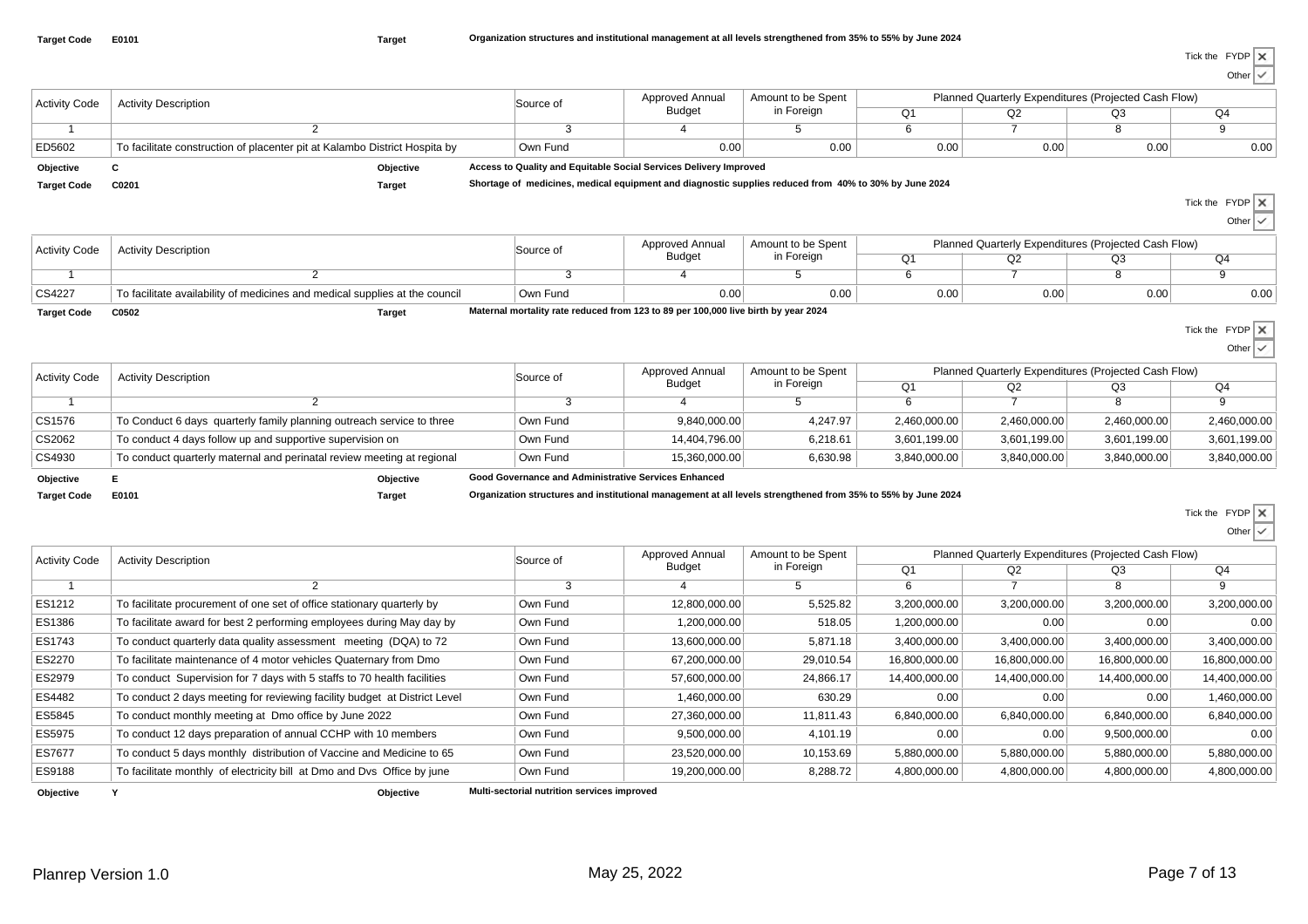Other

| <b>Activity Code</b> | <b>Activity Description</b>                                              |                     |                                            | Approved Annual<br>Source of |                                                                       | Amount to be Spent | Planned Quarterly Expenditures (Projected Cash Flow) |               |               |               |
|----------------------|--------------------------------------------------------------------------|---------------------|--------------------------------------------|------------------------------|-----------------------------------------------------------------------|--------------------|------------------------------------------------------|---------------|---------------|---------------|
|                      |                                                                          |                     |                                            |                              | Budget                                                                | in Foreign         | Q <sub>1</sub>                                       | Q2            | Q3            | Q4            |
|                      |                                                                          |                     |                                            | -5                           |                                                                       |                    | 6                                                    |               | 8             | 9             |
| YC7804               | To facilitate 3 days onsite orientation on IMAM in 5 HF by June 2022     |                     |                                            | Own Fund                     | 3,105,000.00                                                          | 1,340.44           | 0.00                                                 | 0.00          | 0.00          | 3,105,000.00  |
| YC9731               | To conduct biannually technical supportive supervision during            |                     |                                            | Own Fund                     | 7,750,000.00                                                          | 3,345.71           | 0.00                                                 | 3.875.000.00  | 0.00          | 3,875,000.00  |
| <b>YS3921</b>        | To facilitate biannual distribution of vitamin A and mabendazole tabs in |                     |                                            | Own Fund                     | 9,320,000.00                                                          | 4,023.48           | 0.00                                                 | 4,660,000.00  | 0.00          | 4,660,000.00  |
|                      | Total for (5421) - Health Sector Basket Fund - HSBF                      |                     |                                            |                              | 301,699,796.00                                                        | 130,245.13         | 68,541,199.00                                        | 75,876,199.00 | 76,841,199.00 | 80,441,199.00 |
| Vote No:             | 3136                                                                     | Vote Name:          | Kalambo DC                                 |                              |                                                                       |                    |                                                      |               |               |               |
| <b>Department</b>    | 508                                                                      | Department          | Health                                     |                              |                                                                       |                    |                                                      |               |               |               |
| <b>Project No</b>    | 5493                                                                     | <b>Project Name</b> | <b>Global Fund HIV</b>                     |                              |                                                                       |                    |                                                      |               |               |               |
| Objective            |                                                                          | Objective           | Service improved and HIV infection reduced |                              |                                                                       |                    |                                                      |               |               |               |
| <b>Target Code</b>   | A0106                                                                    | Target              |                                            |                              | New HIV and AIDS infections reduced from 1.6 to 1.0 cases by June2024 |                    |                                                      |               |               |               |

Tick the FYDP

Other

| <b>Activity Code</b> | <b>Activity Description</b>                                             | Source of | Approved Annual                                                                   | Amount to be Spent |              | Planned Quarterly Expenditures (Projected Cash Flow) |              |              |
|----------------------|-------------------------------------------------------------------------|-----------|-----------------------------------------------------------------------------------|--------------------|--------------|------------------------------------------------------|--------------|--------------|
|                      |                                                                         |           | Budget                                                                            | in Foreign         |              | Q2                                                   | Q3           | Q4           |
|                      |                                                                         |           |                                                                                   |                    |              |                                                      |              |              |
| AC4790               | To conduct 4 days biannual follow up on care and treatment to 10        | Own Fund  | 6.524.000.00                                                                      | 2.816.44           | 0.00         | 3.262.000.00                                         | 0.00         | 3,262,000.00 |
| AS1339               | To conduct 5 days mentorship to 10 PMTCT quarterly by September         | Own Fund  | 13,516,000.00                                                                     | 5,834.92           | 3,379,000.00 | 3,379,000.00                                         | 3,379,000.00 | 3,379,000.00 |
| AS3188               | To conduct 5 days quarterly supervision to facility, EC/M2M involving 5 | Own Fund  | 22.000.000.00                                                                     | 9.497.50           | 5.500.000.00 | 5,500,000.00                                         | 5,500,000.00 | 5,500,000.00 |
| AS5378               | To conduct 5 days quarterly outreach of HIV Testing and KVP             | Own Fund  | 16.800.000.00                                                                     | 7,252.63           | 4,200,000.00 | 4,200,000.00                                         | 4,200,000.00 | 4,200,000.00 |
| AS8175               | To conduct 5 days quarterly data quality assurance on HIV services in   | Own Fund  | 20.560.000.00                                                                     | 8.875.84           | 5.140.000.00 | 5,140,000.00                                         | 5,140,000.00 | 5,140,000.00 |
| <b>Target Code</b>   | A0201<br>Target                                                         |           | Prevalence rate of HIV/AIDS among OPD case is reduced from 1.6 % to 1.0 % by 2024 |                    |              |                                                      |              |              |

l x Tick the FYDP

Other

 $\cdot$ 

Activity Code $\overline{1}$ Activity Description2Source of3Amount to be Spentin Foreign5 $Q<sub>4</sub>$  $\overline{9}$ 88 9  $Q<sub>2</sub>$ 2 | Q3 6 6 7  $\overline{O1}$ Approved Annual Planned Quarterly Expenditures (Projected Cash Flow)Budget4AC6012To conduct 7 days per 8 monthly mentorship on reboot indicators by Dwn Fund 17,920,000.00 7,736.14 4,480,000.00 4,480,000.00 4,480,000.00 4,480,000.00 4,480,000.00 AC8293 To conduct 3 days biannual MC Cohort mentorship and coaching by Own Fund 2,180,000.00 941.12 1,090,000.00 0.00 1,090,000.00 0.00 AC8582To conduct 6 month mobile CTC clinics activities in hard to reach areas  $\vert$  Own Fund 24,000,000.00 10,360.91 6,000,000.00 6,000,000.00 6,000,000.00 6,000,000.00 6,000,000.00 6,000,000.00 6,000,000.00 6,000,000.00 6,000,00 AC9179To conduct 5 days quarterly supportive supervision to facilities  $\vert$  Own Fund 22,000,000.00 9,497.50 5,500,000.00 5,500,000.00 5,500,000.00 5,500,000.00 5,500,000.00 5,500,000.00 5,500,000.00 5,500,000.00 5,500,000.00 5,5 AC9770To conduct bi annual distribution and technical assistance of External Cwn Fund 3,800,000.00 1,640.48 0.00 1,900,000.00 0.00 1,900,000.00 1,900,000.00 AS1256To conduct quarterly data review meeting by CHMT and 13 health  $\vert$  Own Fund  $\vert$  34,578,844.00 14,927.84 8,644,711.00 8,644,711.00 8,644,711.00 8,644,711.00 8,644,711.00 AS2014To conduct 5 days quarterly data quality assurances on HIV services in  $\vert$  Own Fund 29,200,000.00 12,605.77 7,300,000.00 7,300,000.00 7,300,000.00 7,300,000.00 7,300,000.00 7,300,000.00 7,300,000.00 7,300,000.00 7,300,000 AS2311 TO facilitate monthly Airtime for DACC, DPMTCT, DRCHCo, DHTS, DDMM Own Fund 1,920,000.00 828.87 480,000.00 480,000.00 480,000.00 480,000.00 480,000.00 AS2455To facilitate quarterly allowances to providers conducting Saturday  $\sim$  0wn Fund 14,400,000.00 6,216.54 3,600,000.00 3,600,000.00 3,600,000.00 3,600,000.00 3,600,000.00 3,600,000.00 3,600,000.00 3,600,000.00 3,600,000.00 AS3697To conduct HIV prevention quarterly via cervical cancer screening to all Cwn Fund 50,580,000.00 21,835.61 12,645,000.00 12,645,000.00 12,645,000.00 12,645,000.00 12,645,000.00 12,645,000.00 12,645,000.00 12,645,000.00 12,6 AS4084To facilitate 5 days monthly VMMC outreach services within the Council Cwn Fund 80,519,376.00 34,760.57 20,129,844.00 20,129,844.00 20,129,844.00 20,129,844.00 20,129,844.00 AS4253To facilitate quarterly procurement of office stationaries smooth running Dwn Fund 102,080,000.00 44,068.38 45,520,000.00 25,520,000.00 25,520,000.00 25,520,000.00 25,520,000.00 25,520,000.00 AS4573To facilitate maintenance of 20 programme bicycles to enable follow up Own Fund 4,800,000.00 4,800,000.00 2,072.18 1,200,000.00 1,200,000.00 1,200,000.00 1,200,000.00 1,200,000.00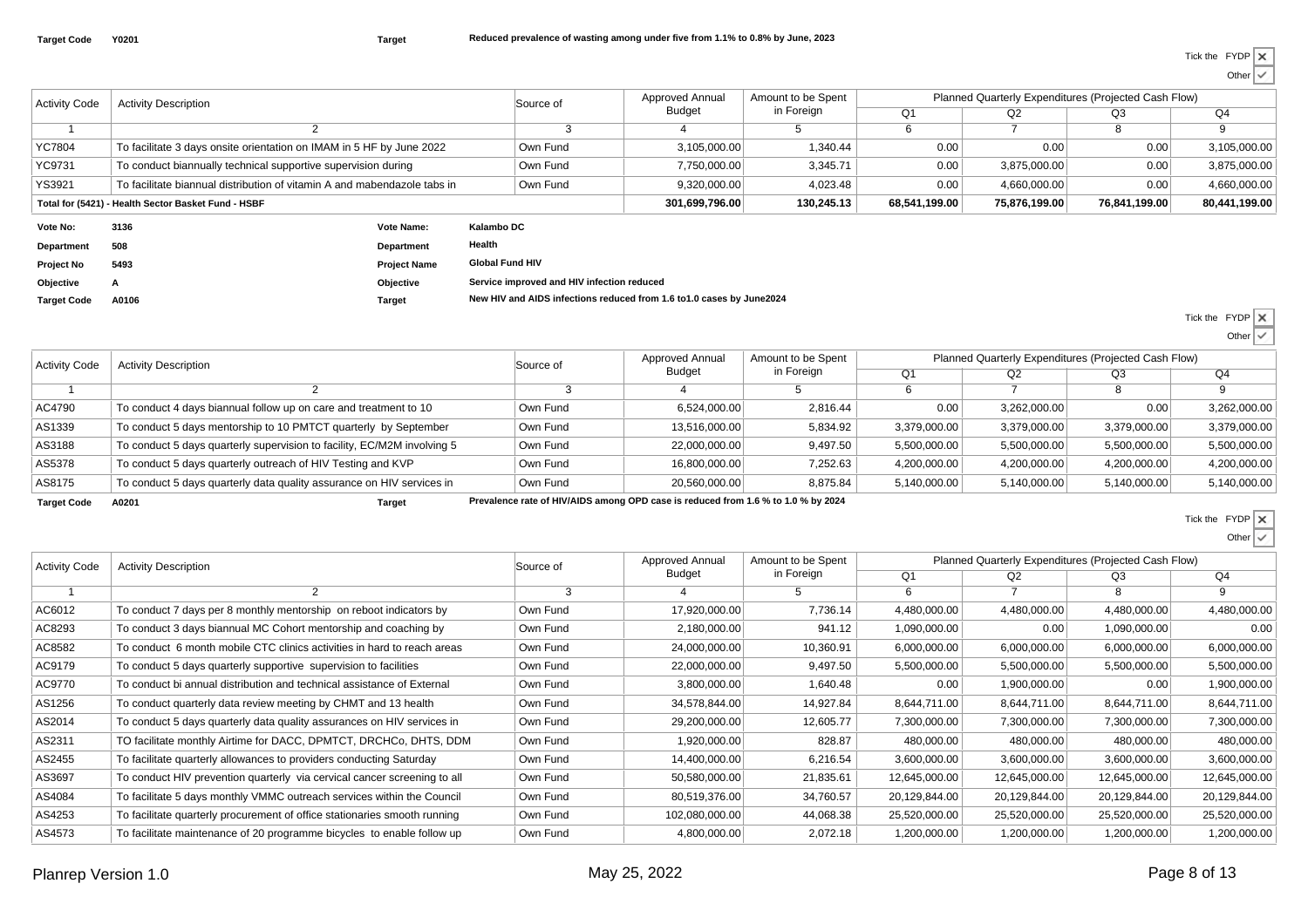| AS5997    | To facilitate quarterly provision of airtime to 13 RCH/CTC in charges by   | Own Fund | 2,080,000.00                                                      | 897.95    | 520,000.00    | 520,000.00    | 520,000.00    | 520,000.00    |
|-----------|----------------------------------------------------------------------------|----------|-------------------------------------------------------------------|-----------|---------------|---------------|---------------|---------------|
| AS6164    | To conduct 5 days Quarterly data collection for NACP/SAPR/APR in high      | Own Fund | 98,400,000.00                                                     | 42,479.71 | 24,600,000.00 | 24,600,000.00 | 24,600,000.00 | 24,600,000.00 |
| AS6210    | To conduct quarterly stock status on HIV/AIDS tracer items to ensure       | Own Fund | 14,400,000.00                                                     | 6,216.54  | 3,600,000.00  | 3,600,000.00  | 3,600,000.00  | 3,600,000.00  |
| AS6300    | Purchasing 26 Rim paper for reports by September 2022                      | Own Fund | 1,248,000.00                                                      | 538.77    | 312,000.00    | 312,000.00    | 312,000.00    | 312,000.00    |
| AS6361    | To facilitate monthly airtime allowance to data clerk for time reporting   | Own Fund | 4,800,000.00                                                      | 2,072.18  | 1,200,000.00  | 1,200,000.00  | 1,200,000.00  | 1,200,000.00  |
| AS6762    | To conduct 2 days quarterly data entry to 5 satellite CTC sites (Ulumi     | Own Fund | 15,600,000.00                                                     | 6,734.59  | 3,900,000.00  | 3,900,000.00  | 3,900,000.00  | 3,900,000.00  |
| AS6884    | To facilitate quarterly teen club at Matai HC, Mwimbi HC and Kasanga       | Own Fund | 25,444,980.00                                                     | 10,984.71 | 6,361,245.00  | 6,361,245.00  | 6,361,245.00  | 6,361,245.00  |
| AS7866    | To facilitate 5 days quarterly allowances for HCP in order to identify KVP | Own Fund | 25,200,000.00                                                     | 10,878.95 | 6,300,000.00  | 6,300,000.00  | 6,300,000.00  | 6,300,000.00  |
| AS8448    | To facilitate quarterly maintenance of 1 programmer vehicles by            | Own Fund | 43,200,000.00                                                     | 18,649.63 | 10,800,000.00 | 10,800,000.00 | 10,800,000.00 | 10,800,000.00 |
| AS8919    | To facilitate quarterly fare to 20 expert clients and HCPs to track Index  | Own Fund | 8,640,000.00                                                      | 3,729.93  | 2,160,000.00  | 2,160,000.00  | 2,160,000.00  | 2,160,000.00  |
| AS9300    | To conduct 5 days quarterly LARS supportive supervision at high volume     | Own Fund | 35,600,000.00                                                     | 15,368.68 | 8,900,000.00  | 8,900,000.00  | 8,900,000.00  | 8,900,000.00  |
| AS9345    | To facilitate 5 days quarterly moonlight VMMC outreach services by         | Own Fund | 45,560,000.00                                                     | 19,668.45 | 11,390,000.00 | 11,390,000.00 | 11,390,000.00 | 11,390,000.00 |
| AS9524    | To conduct 1 days quarterly program data verification, audit and report    | Own Fund | 7,680,000.00                                                      | 3,315.49  | 1,920,000.00  | 1,920,000.00  | 1,920,000.00  | 1,920,000.00  |
| AS9991    | Purchasing OI medication for Ulumi mission and Mwazye Mission              | Own Fund | 523,200.00                                                        | 225.87    | 0.00          | 523,200.00    | 0.00          | 0.00          |
| Objective | Objective                                                                  |          | Access to Quality and Equitable Social Services Delivery Improved |           |               |               |               |               |

**Target Code**

**C0601 Target TB case detection rate increased from 72% to 98 % by 2024**

Tick the FYDP

 Other $\checkmark$ 

| <b>Activity Code</b>               | <b>Activity Description</b>                                         |                     |                                                           | Source of                                                         | Approved Annual | Amount to be Spent |  | Planned Quarterly Expenditures (Projected Cash Flow)<br>Q <sub>1</sub><br>Q2<br>Q3<br>2,827,000.00<br>2,827,000.00<br>204,194,000.00 |                |              |
|------------------------------------|---------------------------------------------------------------------|---------------------|-----------------------------------------------------------|-------------------------------------------------------------------|-----------------|--------------------|--|--------------------------------------------------------------------------------------------------------------------------------------|----------------|--------------|
|                                    |                                                                     |                     |                                                           |                                                                   | Budget          | in Foreign         |  |                                                                                                                                      |                | Q4           |
|                                    |                                                                     |                     |                                                           |                                                                   |                 |                    |  |                                                                                                                                      |                |              |
| CS7254                             | To facilitate Malaria Surveillance Data quality improvement (MSDQI) |                     |                                                           | Own Fund                                                          | 11,308,000.00   | 4.881.71           |  |                                                                                                                                      | 2,827,000.00   | 2,827,000.00 |
| Total for (5493) - Global Fund HIV |                                                                     |                     |                                                           | 807,062,400.00                                                    | 348,412.38      | 199,598,800.00     |  | 199,598,800.00                                                                                                                       | 203,670,800.00 |              |
| Vote No:                           | 3136                                                                | Vote Name:          | Kalambo DC                                                |                                                                   |                 |                    |  |                                                                                                                                      |                |              |
| Department                         | 508                                                                 | Department          | Health                                                    |                                                                   |                 |                    |  |                                                                                                                                      |                |              |
| <b>Project No</b>                  | 5498                                                                | <b>Project Name</b> |                                                           | <b>Support to TB/Leprosy Control Programme</b>                    |                 |                    |  |                                                                                                                                      |                |              |
| Objective                          | u                                                                   | Objective           |                                                           | Access to Quality and Equitable Social Services Delivery Improved |                 |                    |  |                                                                                                                                      |                |              |
| <b>Target Code</b>                 | C0601                                                               | Target              | TB case detection rate increased from 72% to 98 % by 2024 |                                                                   |                 |                    |  |                                                                                                                                      |                |              |

Tick the FYDP

**Other**  $\checkmark$ 

| Activity Code     | <b>Activity Description</b>                                |                     |            | Source of                                           | Approved Annual | Amount to be Spent |              | Planned Quarterly Expenditures (Projected Cash Flow) |              |              |
|-------------------|------------------------------------------------------------|---------------------|------------|-----------------------------------------------------|-----------------|--------------------|--------------|------------------------------------------------------|--------------|--------------|
|                   |                                                            |                     |            |                                                     | Budget          | in Foreign         | Q1           | Q2                                                   | Q3           | Q4           |
|                   |                                                            |                     |            |                                                     |                 |                    |              |                                                      |              |              |
| CS5709            | To facilitate four (4)TB meeting quarterly by June, 2022   |                     |            | Own Fund                                            | 12,800,000.00   | 5,525.82           | 3,200,000.00 | 3,200,000.00                                         | 3,200,000.00 | 3,200,000.00 |
|                   | Total for (5498) - Support to TB/Leprosy Control Programme |                     |            |                                                     | 12,800,000.00   | 5,525.82           | 3,200,000.00 | 3,200,000.00                                         | 3,200,000.00 | 3,200,000.00 |
| Vote No:          | 3136                                                       | Vote Name:          | Kalambo DC |                                                     |                 |                    |              |                                                      |              |              |
| Department        | 508                                                        | <b>Department</b>   | Health     |                                                     |                 |                    |              |                                                      |              |              |
| <b>Project No</b> | 6327                                                       | <b>Project Name</b> |            | <b>Construction and Rehabilitation of Buildings</b> |                 |                    |              |                                                      |              |              |

**Objective<sup>C</sup>**

**Objective Access to Quality and Equitable Social Services Delivery Improved**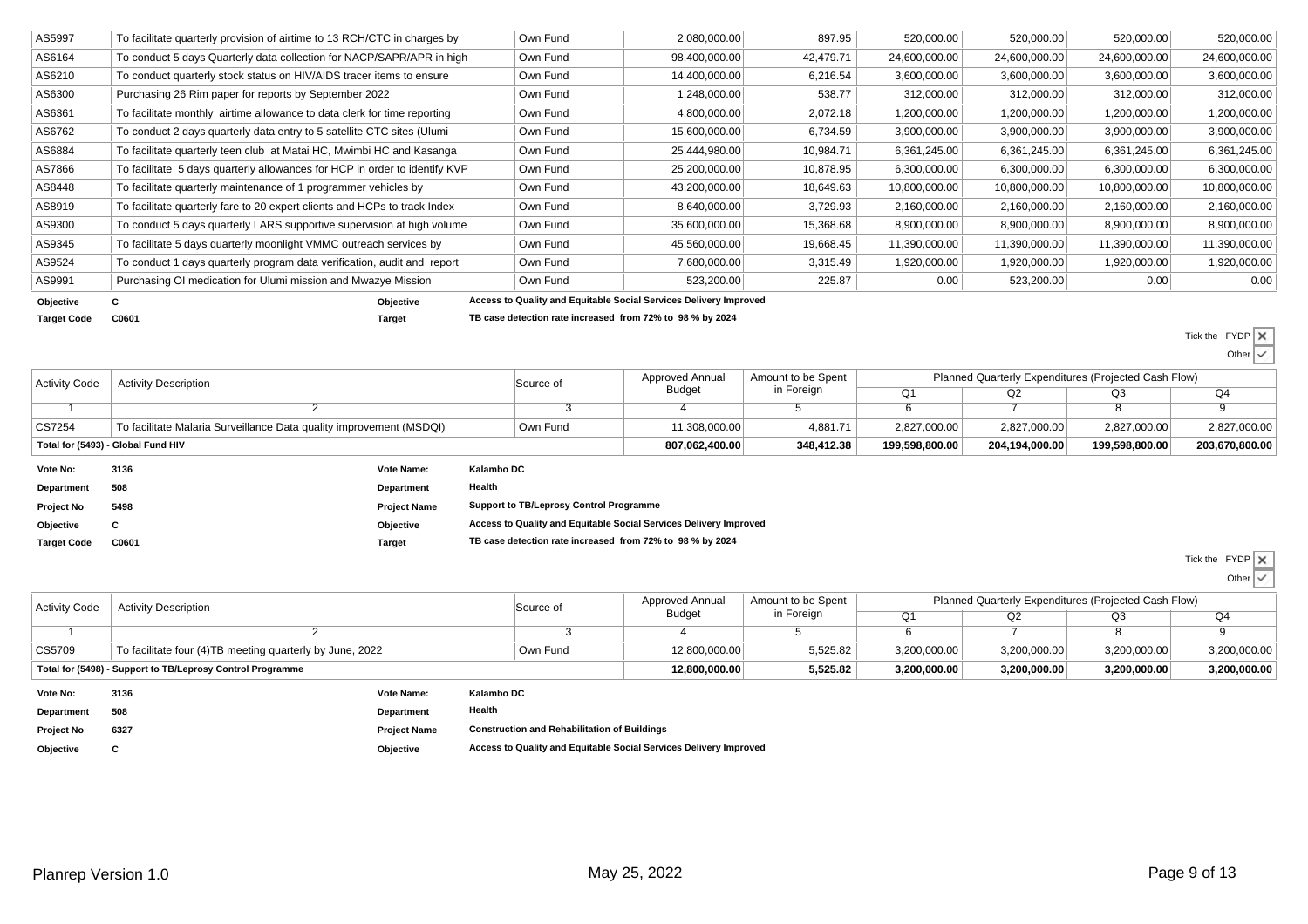Other

| <b>Activity Code</b> | <b>Activity Description</b>                                    |           | Source of                                                                         | Approved Annual | Amount to be Spent | Planned Quarterly Expenditures (Projected Cash Flow) |              |              |              |
|----------------------|----------------------------------------------------------------|-----------|-----------------------------------------------------------------------------------|-----------------|--------------------|------------------------------------------------------|--------------|--------------|--------------|
|                      |                                                                |           |                                                                                   | <b>Budget</b>   | in Foreian         | Q                                                    | Q2           | Q3           | Q4           |
|                      |                                                                |           |                                                                                   |                 |                    |                                                      |              |              |              |
| CS7616               | To facilitate quarterly supervision on TB client by June, 2022 |           | Own Fund                                                                          | 17.296.000.00   | 7,466.76           | 4,324,000.00                                         | 4.324.000.00 | 4,324,000.00 | 4,324,000.00 |
| Objective            |                                                                | Objective | Quality and Quantity of Socio-Economic Services and Infrastructure Increased      |                 |                    |                                                      |              |              |              |
| <b>Target Code</b>   | D0601                                                          | Target    | Shortage of health facilities infrastructure reduced from 65% to 30% by June 2024 |                 |                    |                                                      |              |              |              |

**D0601 Target Shortage of health facilities infrastructure reduced from 65% to 30% by June 2024**

Tick the FYDP

Other

 $\overline{\phantom{a}}$ 

|                      |                                                                          |                     |                                                                                   |                  |                                  |                                                      |                |                | $U$ ulul $V$   |
|----------------------|--------------------------------------------------------------------------|---------------------|-----------------------------------------------------------------------------------|------------------|----------------------------------|------------------------------------------------------|----------------|----------------|----------------|
| <b>Activity Code</b> | <b>Activity Description</b>                                              |                     | Source of                                                                         | Approved Annual  | Amount to be Spent<br>in Foreign | Planned Quarterly Expenditures (Projected Cash Flow) |                |                |                |
|                      |                                                                          |                     |                                                                                   | Budget           |                                  | Q <sub>1</sub>                                       | Q2             | Q3             | Q4             |
|                      |                                                                          |                     |                                                                                   |                  |                                  | 6                                                    |                |                |                |
| <b>DD3486</b>        | To facilitate construction of Council Hospital infrastructures (2 wards) |                     | Own Fund                                                                          | 2,000,000,000.00 | 863,408.75                       | 500,000,000.00                                       | 500,000,000.00 | 500,000,000.00 | 500,000,000.00 |
|                      | Total for (6327) - Construction and Rehabilitation of Buildings          |                     |                                                                                   | 2,017,296,000.00 | 870,875.56                       | 504,324,000.00                                       | 504,324,000.00 | 504,324,000.00 | 504,324,000.00 |
| Vote No:             | 3136                                                                     | Vote Name:          | Kalambo DC                                                                        |                  |                                  |                                                      |                |                |                |
| Department           | 508                                                                      | Department          | Health                                                                            |                  |                                  |                                                      |                |                |                |
| <b>Project No</b>    | 5410                                                                     | <b>Project Name</b> | <b>Rehabilitation of Health Centers</b>                                           |                  |                                  |                                                      |                |                |                |
| Objective            | D                                                                        | Objective           | Quality and Quantity of Socio-Economic Services and Infrastructure Increased      |                  |                                  |                                                      |                |                |                |
| <b>Target Code</b>   | D0601                                                                    | Target              | Shortage of health facilities infrastructure reduced from 65% to 30% by June 2024 |                  |                                  |                                                      |                |                |                |

Tick the FYDP

| <b>Activity Code</b> | <b>Activity Description</b>                                 | Source of | Approved Annual | Amount to be Spent |                | Planned Quarterly Expenditures (Projected Cash Flow) |      |      |
|----------------------|-------------------------------------------------------------|-----------|-----------------|--------------------|----------------|------------------------------------------------------|------|------|
|                      |                                                             |           | Budget          | in Foreign         |                | Q2                                                   | Q3   | Q4   |
|                      |                                                             |           |                 |                    |                |                                                      |      |      |
| <b>DS2121</b>        | To facilitate Complition of Mzungwa dispensary by june 2021 | Own Fund  | 65,000,000.00   | 28,060.79          | 65,000,000.00  | 0.00                                                 | 0.00 | 0.00 |
| <b>DS5050</b>        | To facilitate Completion of Mnamba dispensary by june 2022  | Own Fund  | 42.500.000.00   | 18.347.44          | 42,500,000.00  | 0.00                                                 | 0.00 | 0.00 |
| DS5231               | To facilitate Complition of Mnamba dispensary by june 2021  | Own Fund  | 42.500.000.00   | 18.347.44          | 42,500,000.00  | 0.00                                                 | 0.00 | 0.00 |
|                      | Total for (5410) - Rehabilitation of Health Centers         |           | 150.000.000.00  | 64,755.66          | 150.000.000.00 | 0.00                                                 | 0.00 | 0.00 |
| Vote No:             | Kalambo DC<br>3136<br>Vote Name:                            |           |                 |                    |                |                                                      |      |      |

| Vote No:           | 3136              | Vote Name:          | Kalambo DC                                                                    |  |
|--------------------|-------------------|---------------------|-------------------------------------------------------------------------------|--|
| Department         | 509               | Department          | <b>Secondary Education</b>                                                    |  |
| <b>Project No</b>  | 4306              | <b>Project Name</b> | <b>Agency for Development of Education</b>                                    |  |
| Objective          |                   | Objective           | Access to Quality and Equitable Social Services Delivery Improved             |  |
| <b>Target Code</b> | C <sub>2501</sub> | <b>Target</b>       | Infrastructures in Secondary schools improved in from 50% to 70% by June 2024 |  |
|                    |                   |                     |                                                                               |  |

Tick the FYDP

| <b>Activity Code</b>                                   | <b>Activity Description</b>                                            | Source of | Approved Annual<br><b>Budget</b> | Amount to be Spent | Planned Quarterly Expenditures (Projected Cash Flow) |               |               |               |  |
|--------------------------------------------------------|------------------------------------------------------------------------|-----------|----------------------------------|--------------------|------------------------------------------------------|---------------|---------------|---------------|--|
|                                                        |                                                                        |           |                                  | in Foreign         | Ω1                                                   |               | OЗ            | Q4            |  |
|                                                        |                                                                        |           |                                  |                    |                                                      |               |               |               |  |
| CD6253                                                 | To facilitate Supervision and follow-up of SEQUIP development programs | Own Fund  | 40,000,000.00                    | 17,268.18          | 10,000,000.00                                        | 10,000,000.00 | 10,000,000.00 | 10,000,000.00 |  |
| Total for (4306) - Agency for Development of Education |                                                                        |           | 40,000,000.00                    | 17.268.18          | 10,000,000.00                                        | 10,000,000.00 | 10.000.000.00 | 10,000,000.00 |  |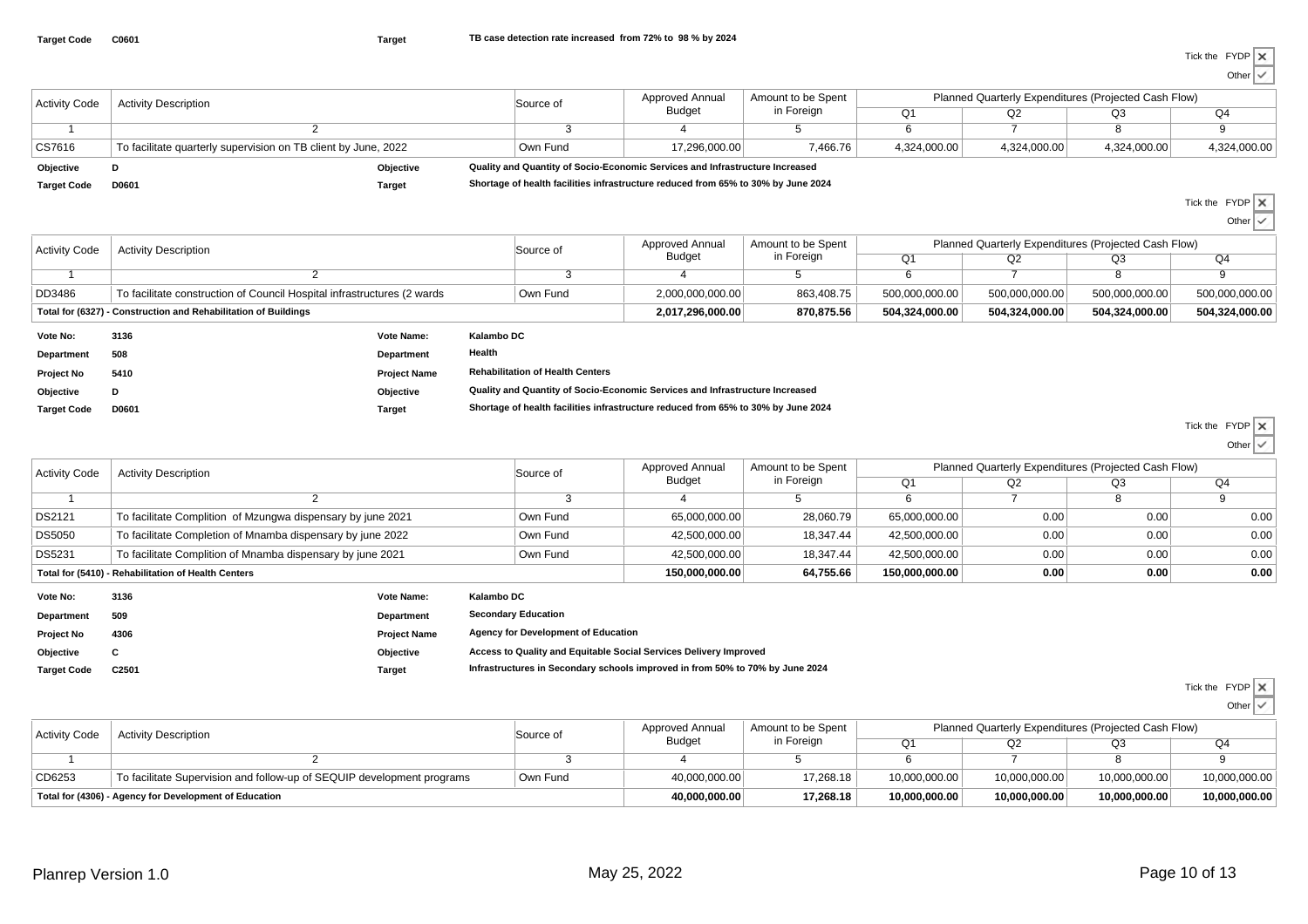| Vote No:           | 3136  | Vote Name:          | Kalambo DC                                                                    |
|--------------------|-------|---------------------|-------------------------------------------------------------------------------|
| Department         | 509   | Department          | <b>Secondary Education</b>                                                    |
| <b>Project No</b>  | 6327  | <b>Project Name</b> | <b>Construction and Rehabilitation of Buildings</b>                           |
| Objective          |       | Objective           | Access to Quality and Equitable Social Services Delivery Improved             |
| <b>Target Code</b> | C2501 | <b>Target</b>       | Infrastructures in Secondary schools improved in from 50% to 70% by June 2024 |

| Tick the FYDP X |  |
|-----------------|--|
|                 |  |

Other

| <b>Activity Code</b>                                            | <b>Activity Description</b>                                           |                     |                                                                               | Source of                              | Approved Annual | Amount to be Spent | Planned Quarterly Expenditures (Projected Cash Flow) |               |                |                        |  |
|-----------------------------------------------------------------|-----------------------------------------------------------------------|---------------------|-------------------------------------------------------------------------------|----------------------------------------|-----------------|--------------------|------------------------------------------------------|---------------|----------------|------------------------|--|
|                                                                 |                                                                       |                     |                                                                               | Budget                                 | in Foreign      | Q <sub>1</sub>     | Q2                                                   | Q3            | Q <sub>4</sub> |                        |  |
|                                                                 |                                                                       |                     |                                                                               |                                        |                 |                    |                                                      |               |                |                        |  |
| CD7751                                                          | To facilitate completion of two (2) classrooms Mkali secondary school |                     |                                                                               | Own Fund                               | 100,000,000.00  | 43,170.44          | 25,000,000.00                                        | 25,000,000.00 | 25,000,000.00  | 25,000,000.00          |  |
| Total for (6327) - Construction and Rehabilitation of Buildings |                                                                       |                     |                                                                               |                                        | 100,000,000.00  | 43,170.44          | 25,000,000.00                                        | 25,000,000.00 | 25,000,000.00  | 25,000,000.00          |  |
| Vote No:                                                        | 3136                                                                  | <b>Vote Name:</b>   | Kalambo DC                                                                    |                                        |                 |                    |                                                      |               |                |                        |  |
| Department                                                      | 509                                                                   | <b>Department</b>   |                                                                               | <b>Secondary Education</b>             |                 |                    |                                                      |               |                |                        |  |
| <b>Project No</b>                                               | 6389                                                                  | <b>Project Name</b> |                                                                               | <b>Construction of Office Building</b> |                 |                    |                                                      |               |                |                        |  |
| Objective                                                       | С                                                                     | Objective           | Access to Quality and Equitable Social Services Delivery Improved             |                                        |                 |                    |                                                      |               |                |                        |  |
| <b>Target Code</b>                                              | C2501                                                                 | Target              | Infrastructures in Secondary schools improved in from 50% to 70% by June 2024 |                                        |                 |                    |                                                      |               |                |                        |  |
|                                                                 |                                                                       |                     |                                                                               |                                        |                 |                    |                                                      |               |                | $T(1,0)$ respectively. |  |

Tick the FYDP

| Other |  |
|-------|--|
|-------|--|

| <b>Activity Code</b>                               | <b>Activity Description</b>                                           |                     |                                                                              | Source of                         | Approved Annual | Amount to be Spent | Planned Quarterly Expenditures (Projected Cash Flow) |               |               |               |
|----------------------------------------------------|-----------------------------------------------------------------------|---------------------|------------------------------------------------------------------------------|-----------------------------------|-----------------|--------------------|------------------------------------------------------|---------------|---------------|---------------|
|                                                    |                                                                       |                     |                                                                              |                                   | Budget          | in Foreign         | Q <sub>1</sub>                                       | Q2            | Q3            | Q4            |
|                                                    |                                                                       |                     |                                                                              |                                   |                 |                    |                                                      |               |               |               |
| CD8686                                             | To facilitate completion of two (2) classrooms Lyowa secondary school |                     |                                                                              | Own Fund                          | 100,000,000.00  | 43.170.44          | 25,000,000.00                                        | 25,000,000.00 | 25,000,000.00 | 25,000,000.00 |
| Total for (6389) - Construction of Office Building |                                                                       |                     |                                                                              | 100,000,000.00                    | 43.170.44       | 25,000,000.00      | 25,000,000.00                                        | 25,000,000.00 | 25,000,000.00 |               |
| Vote No:                                           | 3136                                                                  | Vote Name:          | Kalambo DC                                                                   |                                   |                 |                    |                                                      |               |               |               |
| Department                                         | 512                                                                   | Department          |                                                                              | <b>Land and Natural Resources</b> |                 |                    |                                                      |               |               |               |
| <b>Project No</b>                                  | 4946                                                                  | <b>Project Name</b> | <b>LGA Own Source Project</b>                                                |                                   |                 |                    |                                                      |               |               |               |
| Objective                                          |                                                                       | Objective           | Quality and Quantity of Socio-Economic Services and Infrastructure Increased |                                   |                 |                    |                                                      |               |               |               |
| <b>Target Code</b>                                 | D2502                                                                 | Target              | Number of surveyed plots increased from 300 to 8000 by June 2024             |                                   |                 |                    |                                                      |               |               |               |

Tick the FYDP Other

| <b>Activity Code</b> | <b>Activity Description</b>                                          | Source of                                            | Approved Annual<br><b>Budget</b> | Amount to be Spent | Planned Quarterly Expenditures (Projected Cash Flow) |               |               |               |
|----------------------|----------------------------------------------------------------------|------------------------------------------------------|----------------------------------|--------------------|------------------------------------------------------|---------------|---------------|---------------|
|                      |                                                                      |                                                      |                                  | in Foreign         |                                                      | Q2            | Q3            | Q4            |
|                      |                                                                      |                                                      |                                  |                    |                                                      |               |               |               |
| <b>DS1424</b>        | To facilitate survey and mapping of 300 plots at Matai by june, 2020 | Own Fund                                             | 105.629.400.00                   | 45,600.68          | 26,407,350.00                                        | 26,407,350.00 | 26,407,350.00 | 26,407,350.00 |
| Objective            | Objective                                                            | Good Governance and Administrative Services Enhanced |                                  |                    |                                                      |               |               |               |

**Target Code**

**E2101 Target Number of villages with Land Use Plans increased from 16 to 22 by June, 2023**

Tick the FYDP

 Other $\checkmark$ 

| <b>Activity Code</b> | <b>Activity Description</b>                                               | Source of | Approved Annual<br><b>Budget</b>                                             | Amount to be Spent<br>in Foreign | Planned Quarterly Expenditures (Projected Cash Flow) |              |              |              |
|----------------------|---------------------------------------------------------------------------|-----------|------------------------------------------------------------------------------|----------------------------------|------------------------------------------------------|--------------|--------------|--------------|
|                      |                                                                           |           |                                                                              |                                  |                                                      | ገ?           | Q3           |              |
|                      |                                                                           |           |                                                                              |                                  |                                                      |              |              |              |
| <b>ES2709</b>        | To facilitate preparation of one Village Land Use Plan at Safu Village by | Own Fund  | 29,520,000.00                                                                | 12,743.91                        | 7,380,000.00                                         | 7,380,000.00 | 7,380,000.00 | 7,380,000.00 |
| Objective            | Objective                                                                 |           | Quality and Quantity of Socio-Economic Services and Infrastructure Increased |                                  |                                                      |              |              |              |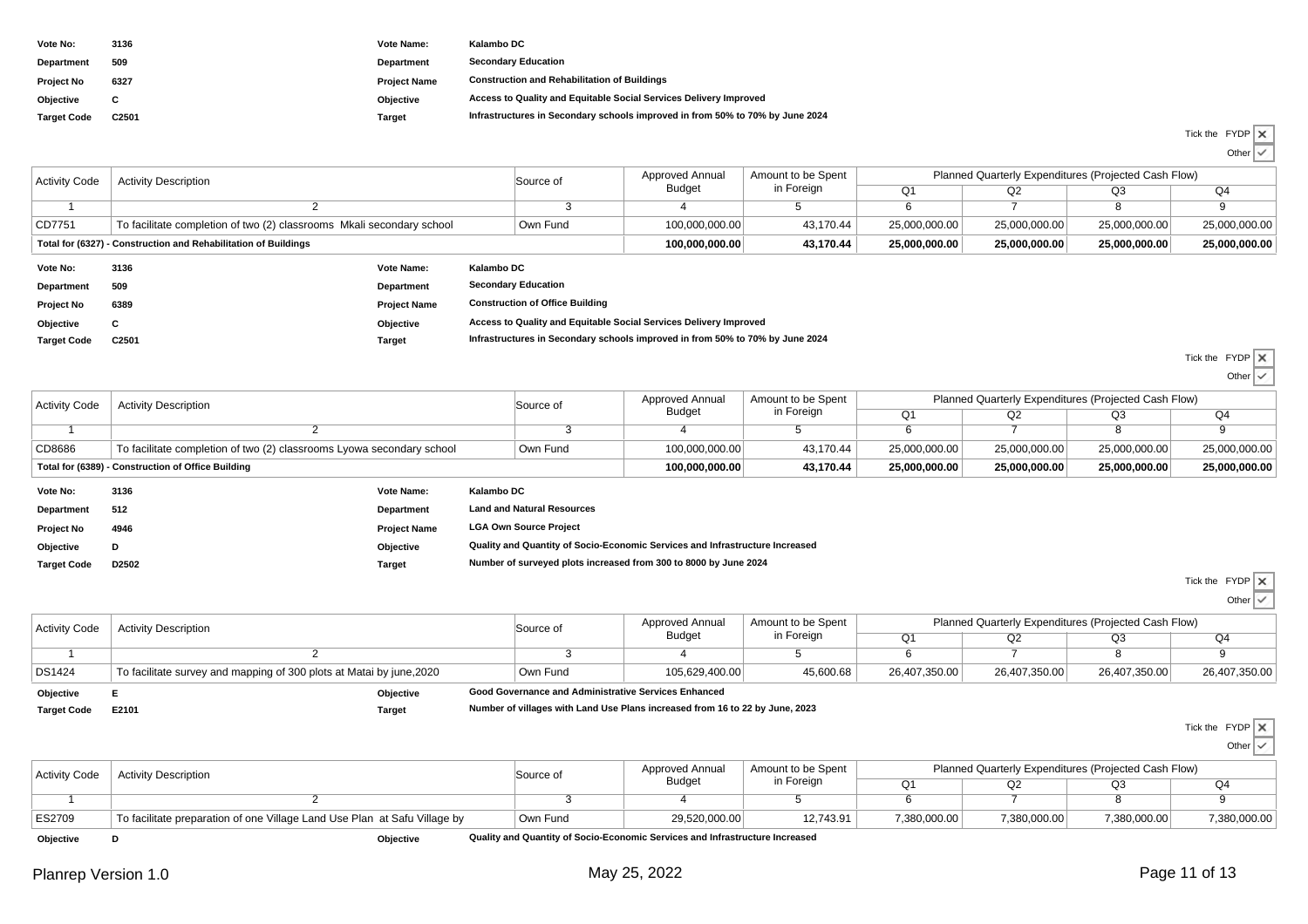| <b>Activity Code</b> | <b>Activity Description</b>                                              |           | Source of | Approved Annual                                                          | Amount to be Spent | Planned Quarterly Expenditures (Projected Cash Flow) |               |               |               |
|----------------------|--------------------------------------------------------------------------|-----------|-----------|--------------------------------------------------------------------------|--------------------|------------------------------------------------------|---------------|---------------|---------------|
|                      |                                                                          |           |           | <b>Budget</b>                                                            | in Foreign         | O <sub>1</sub>                                       | Q2            | Q3            | Q4            |
|                      |                                                                          |           |           |                                                                          |                    |                                                      |               |               |               |
| DS6794               | To facilitate compensation of acquired land for public spaces by June,   |           | Own Fund  | 57.623.800.00                                                            | 24.876.45          | 14,405,950.00                                        | 14,405,950.00 | 14.405.950.00 | 14,405,950.00 |
| DS4665               | To facilitate preparation of four Town Planning Layouts with 2,000 plots |           | Own Fund  | 18.512.000.00                                                            | 7,991.71           | 4,628,000.00                                         | 4.628.000.00  | 4,628,000.00  | 4,628,000.00  |
| Objective            |                                                                          | Objective |           | Management of Natural Resources and Environment Enhanced and Sustained   |                    |                                                      |               |               |               |
| <b>Target Code</b>   | G0303                                                                    | Target    |           | Number of Trees planted increased from 764,600 to 4,500,000 by June 2024 |                    |                                                      |               |               |               |

Tick the FYDPOther

| <b>Activity Code</b>                                                           | <b>Activity Description</b> |                     | Source of                                                                         | <b>Approved Annual</b>                         | Amount to be Spent<br>in Foreign | Planned Quarterly Expenditures (Projected Cash Flow) |               |               |               |  |
|--------------------------------------------------------------------------------|-----------------------------|---------------------|-----------------------------------------------------------------------------------|------------------------------------------------|----------------------------------|------------------------------------------------------|---------------|---------------|---------------|--|
|                                                                                |                             |                     |                                                                                   | Budget                                         |                                  | Q1                                                   | Q2            | Q3            | Q4            |  |
|                                                                                |                             |                     |                                                                                   |                                                |                                  | 6                                                    |               |               |               |  |
| GS5559<br>To facilitate Land and Natural Resources Staff to establish one Tree |                             |                     | Own Fund                                                                          | 55,136,100.00                                  | 23,802.50                        | 18,378,700.00                                        | 18,378,700.00 | 18,378,700.00 | 0.00          |  |
| Total for (4946) - LGA Own Source Project                                      |                             |                     |                                                                                   | 266,421,300.00                                 | 115,015.24                       | 71,200,000.00                                        | 71,200,000.00 | 71,200,000.00 | 52,821,300.00 |  |
| Vote No:                                                                       | 3136                        | <b>Vote Name:</b>   | Kalambo DC                                                                        |                                                |                                  |                                                      |               |               |               |  |
| Department                                                                     | 527                         | Department          |                                                                                   | <b>Community Development, Gender and Youth</b> |                                  |                                                      |               |               |               |  |
| <b>Project No</b>                                                              | 6220                        | <b>Project Name</b> | Support to Tanzania Social Action Fund                                            |                                                |                                  |                                                      |               |               |               |  |
| Objective                                                                      |                             | Objective           | Social Welfare, Gender and Community Empowerment Improved                         |                                                |                                  |                                                      |               |               |               |  |
| <b>Target Code</b>                                                             | F0501                       | Target              | People living under relative poverty line empowered from 12% to 60% by June, 2024 |                                                |                                  |                                                      |               |               |               |  |
|                                                                                |                             |                     |                                                                                   |                                                |                                  |                                                      |               |               |               |  |

| Tick the FYDP |  |
|---------------|--|
|               |  |

Other  $\vert \checkmark$ 

| <b>Activity Code</b> | <b>Activity Description</b>                                        | Source of | Approved Annual  | Amount to be Spent | Planned Quarterly Expenditures (Projected Cash Flow) |                  |                  |                  |
|----------------------|--------------------------------------------------------------------|-----------|------------------|--------------------|------------------------------------------------------|------------------|------------------|------------------|
|                      |                                                                    |           | Budget           | in Foreign         | Q <sub>1</sub>                                       | Q2               | Q3               | Q4               |
|                      |                                                                    |           |                  |                    |                                                      |                  |                  |                  |
| FC3941               | To facilitate 8.5% for supervision at PAA level by June, 2022      | Own Fund  | 453,577,000.00   | 195.811.17         | 113,394,250.00                                       | 113,394,250.00   | 113,394,250.00   | 113,394,250.00   |
| FC5714               | To disburse Conditional cash Transfer (CCT) to 4,540 Households by | Own Fund  | 4,749,220,000.00 | 2,050,259.00       | 1,187,305,000.00                                     | 1,187,305,000.00 | 1,187,305,000.00 | 1,187,305,000.00 |
| FC7488               | To facilitate 1% of capacity building at Wards level by June, 2022 | Own Fund  | 133,403,000.00   | 57,590.66          | 33,350,750.00                                        | 33,350,750.00    | 33,350,750.00    | 33,350,750.00    |
|                      | Total for (6220) - Support to Tanzania Social Action Fund          |           | 5,336,200,000.00 | 2,303,661.00       | 1,334,050,000.                                       | 1,334,050,000.   | 1,334,050,000.   | 1,334,050,000.   |
|                      |                                                                    |           |                  |                    |                                                      |                  |                  |                  |

| Vote No:           | 3136  | <b>Vote Name:</b>   | Kalambo DC                                                                                                  |
|--------------------|-------|---------------------|-------------------------------------------------------------------------------------------------------------|
| Department         | 527   | <b>Department</b>   | <b>Community Development, Gender and Youth</b>                                                              |
| Project No         | 6401  | <b>Project Name</b> | <b>District Council Projects</b>                                                                            |
| Objective          |       | Objective           | Social Welfare, Gender and Community Empowerment Improved                                                   |
| <b>Target Code</b> | F2101 | <b>Target</b>       | 100 women and youth and disabled groups empowered through Entrepreneurship training and loans by June, 2024 |

| Tick the FYDP |  |
|---------------|--|
|               |  |

| <b>Activity Code</b> | <b>Activity Description</b>                                         | Source of | Approved Annual<br>Budget | Amount to be Spent<br>in Foreign | Planned Quarterly Expenditures (Projected Cash Flow) |               |               |               |  |
|----------------------|---------------------------------------------------------------------|-----------|---------------------------|----------------------------------|------------------------------------------------------|---------------|---------------|---------------|--|
|                      |                                                                     |           |                           |                                  |                                                      |               | OЗ            | Q4            |  |
|                      |                                                                     |           |                           |                                  |                                                      |               |               |               |  |
| FS2977               | To enhance Loans to 25 groups of Youth Intrapreneur by June, 2022   | Own Fund  | 250,560,000.00            | 108,167.85                       | 62,640,000.00                                        | 62,640,000.00 | 62,640,000.00 | 62,640,000.00 |  |
| FS3196               | To enhance Loans to 15 groups of Disability Intrapreneurs by June,  | Own Fund  | 125,280,000.00            | 54,083.93                        | 31,320,000.00                                        | 31,320,000.00 | 31,320,000.00 | 31,320,000.00 |  |
| FS6163               | To enhance Loans to 35 groups of women's Intrapreneur by June, 2022 | Own Fund  | 250,560,000.00            | 108,167.85                       | 62,640,000.00                                        | 62,640,000.00 | 62,640,000.00 | 62,640,000.00 |  |